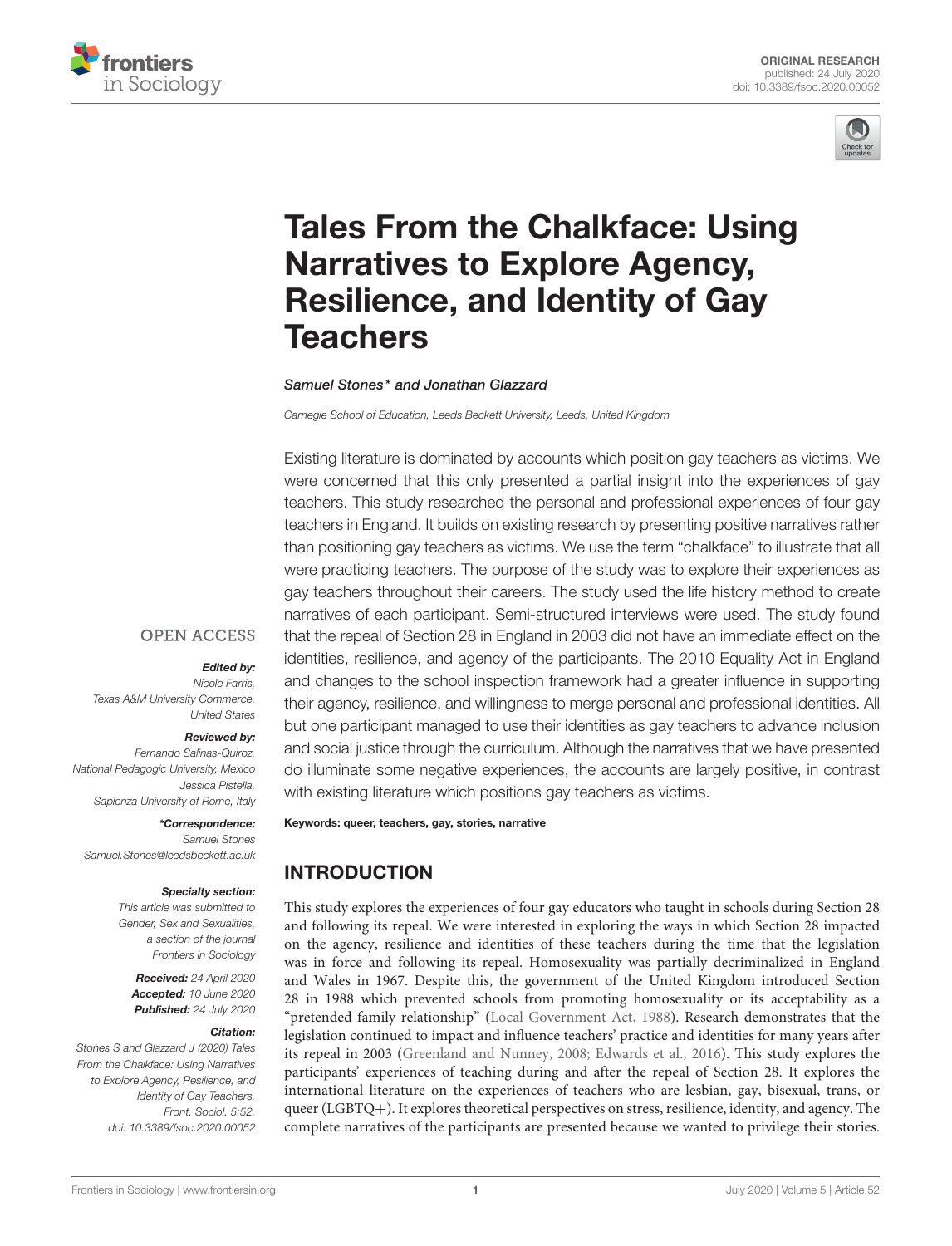The narratives are subsequently analyzed using the theoretical frameworks that are outlined earlier in the paper.

# The Experiences of LGBTQ+ Teachers

Homosexuality was decriminalized in England and Wales in 1967. Prior to this, individuals engaging in homosexual acts faced a maximum sentence of life in prison. Despite decriminalization, official, and legal disapproval of homosexuality continued for many years with inequality remaining prevalent [\(Epstein, 2000;](#page-12-2) [Nixon and Givens, 2007\)](#page-13-1). Introduced by Margaret Thatcher's Conservative government in 1988, Section 28 (Local Government Act, [1988\)](#page-13-0) signaled this disapproval by seeking to impose upon local authorities and their schools a prescribed view which sought to repress and restrict public debate of sexuality (Nixon and Givens, [2007\)](#page-13-1). It has been argued that:

Section 28 (part of the Local Government Act of 1988) was a notorious piece of legislation that sought to prevent local education authorities in the UK from 'promoting homosexuality'. The effect of Section 28 was to create uncertainty and fear among teachers as to what was (and what was not) permitted in schools. (Greenland and Nunney, [2008,](#page-12-0) p. 243)

Recent research demonstrates the powerful and long-lasting cultural effect of Section 28 [\(Edwards et al., 2016\)](#page-12-1). It contributed to a climate of fear through the normalization of heterosexuality, thus resulting in marginalization, oppression, and regulation of those with deviant sexual identities [\(Neary, 2013\)](#page-13-2). It has been emphasized that:

Most research referring to [Section 28] has been highly critical, viewing it as symbolic discrimination that institutionalizes a hierarchical relationship between heterosexuality and homosexuality, and it is held up as a prime example of the exclusion of lesbians and gay men from full cultural citizenship. [\(Burridge, 2004,](#page-12-3) p. 329)

Teachers held several misconceptions about Section 28, especially in relation to what was legal and what was not, and this uncertainty and confusion caused difficulties [\(Warwick et al.,](#page-14-0) [2001\)](#page-14-0). For example, teachers were often unable to draw distinctions between promoting homosexuality and simply providing students with advice [\(Greenland and Nunney, 2008\)](#page-12-0). In addition, many teachers were unsure about the legality of discussing homosexuality, and this often led to an avoidance of the subject entirely [\(Buston and Hart, 2001\)](#page-12-4). This meant that schools avoided discussion of LGBTQ+ topics and any related curricula [\(Epstein et al., 2003\)](#page-12-5). Research also demonstrates that Section 28 supported the growth of homophobic bullying through creating school cultures which failed to challenge and address homophobia and homophobic harassment [\(Epstein,](#page-12-2) [2000;](#page-12-2) [Warwick et al., 2001\)](#page-14-0).

Section 28 prohibited schools from promoting homosexuality or its acceptability as a "pretended family relationship" [\(Local Government Act, 1988\)](#page-13-0). This normalized heterosexual marriage [\(Nixon and Givens, 2007\)](#page-13-1) and sustained cultures of heteronormativity in schools, despite the partial decriminalization of homosexuality over 20 years earlier. Thus, Section 28 reinforced the marginalization of people with LGBTQ+ identities. As demonstrated by [Foucault \(1978\)](#page-12-6) and [Ellis \(2007\)](#page-12-7), homo sexuality has been historically associated with disease and mental illness. Through condemning difference, Section 28 effectively positioned teachers with non-heterosexual identities as patients and sufferers [\(Ellis, 2007\)](#page-12-7) whose divergence and difference left them feeling at risk and in need of help [\(Quinlivan, 2002\)](#page-13-3).

Section 28 was repealed in England and Wales in 2003. Research demonstrates that the act continued to impact and influence teachers' practice for many years after its repeal [\(Greenland and Nunney, 2008;](#page-12-0) [Edwards et al., 2016\)](#page-12-1). Researchers have also argued that this repeal was a superficial change in legislation which only went a small way in challenging the deep heterosexist discourse and gross inequality already embedded in schools [\(Nixon and Givens, 2007\)](#page-13-1). In part, this research study will explore the effect of Section 28 on teacher agency, resilience and identity and whether this has changed since its repeal in 2003.

Some research has demonstrated the harassment and discrimination of teachers with LGBTQ+ identities [\(Cooper,](#page-12-8) [2008;](#page-12-8) [Neary, 2013\)](#page-13-2). Dominant heteronormative discourses in schools often situate teachers with LGBTQ+ identities within exclusionary spaces [\(Gray et al., 2016\)](#page-12-9). Research has linked these experiences of bullying, violence, invisibility, and alienation with elevated risks of mental ill health, self-harm, and suicidality [\(Mayock et al., 2009;](#page-13-4) [Bryan and Maycock, 2017\)](#page-12-10). [Eliason \(2010\)](#page-12-11) conceptualizes the "suicide consensus" (p. 7) that has emerged from over 30 years of research. This research compared the experiences of individuals with LGBTQ+ identities with those of peers whose identities were normative [\(Bryan and Maycock,](#page-12-10) [2017\)](#page-12-10). LGBTQ+ teachers are required to negotiate complex personal and professional boundaries [\(Vicars, 2006;](#page-14-1) [Gray, 2013\)](#page-12-12) and decide whether or not to be visible and open about their private truth [\(Grace and Benson, 2000\)](#page-12-13). This isolation has deterred teachers from assuming positions as visible role models in schools [\(Russell, 2010;](#page-13-5) [Gray et al., 2016\)](#page-12-9). To conceal and reduce stigmatizing labels, individuals with LGBTQ+ identities will often pass off and cover up their sexuality in order to seek acceptance and equivalence. Through doing so, these teachers can conform to the heteronormative and heterosexist discourses that prevail in schools [\(Gray et al., 2016;](#page-12-9) [Reimers, 2017\)](#page-13-6).

According to [Røthing \(2008\)](#page-13-7), teachers' experiences are influenced by "homotolerant" (p. 258) school cultures. Although heteronormativity might be less overt than it was previously [\(Berry, 2018\)](#page-12-14), it still exists in subtle forms [\(Gray et al., 2016\)](#page-12-9). These include bias and microaggressions [\(Francis and Reygan,](#page-12-15) [2016\)](#page-12-15). Despite microaggressions originally emerging from racebased research [\(Lynn, 2002;](#page-13-8) [Yosso, 2005\)](#page-14-2), they have been explored in recent years in relation to sexual orientation and gender identity [\(Nadal et al., 2011;](#page-13-9) [Francis and Reygan, 2016\)](#page-12-15). Microaggressions therefore appear in a range of settings and contexts and can be understood as:

...brief and commonplace daily verbal, behavioural, or environmental indignities, whether intentional or unintentional, that communicate hostile, derogatory, or negative slights and insults towards members of oppressed groups. [\(Nadal, 2008,](#page-13-10) p. 23)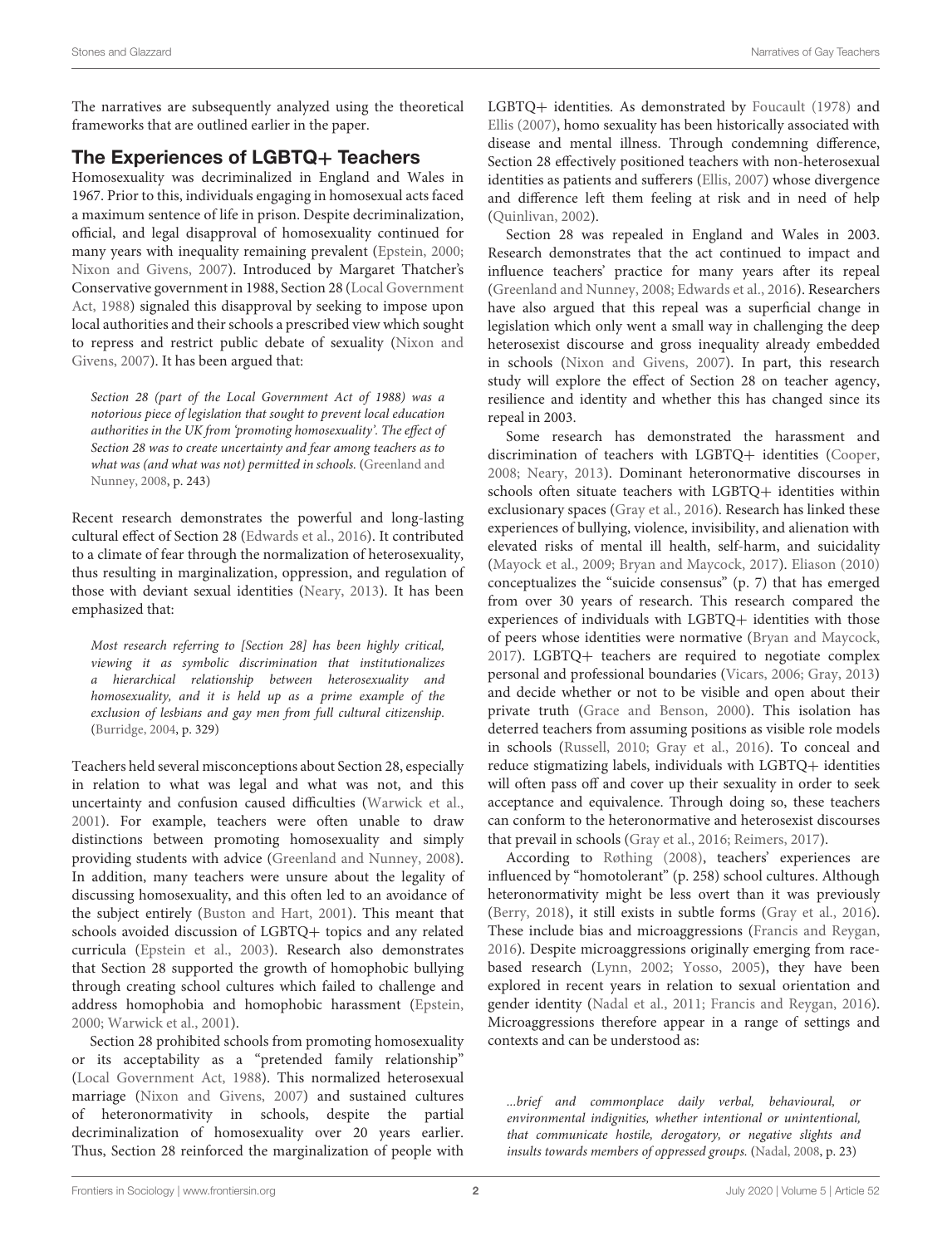Research has demonstrated that the LGBTQ+ community, including staff and students in schools, is exposed to microagressions and subtle bias which perpetuate heterosexism and exclude those with LGBTQ+ identities [\(Walls, 2008;](#page-14-3) [Nadal et al., 2011\)](#page-13-9). [Francis and Reygan's \(2016\)](#page-12-15) research has summarized the microaggressions facing those in the LGBTQ+ community. These include: heterosexist language; heteronormative and gender normative discourses; exoticising the identities of LGBTQ+ individuals; outright disapproval of those with LGBTQ+ identities; denying homophobia and pathologising those within the LGBTQ+ community. Minikel-Lacocque's [\(2013\)](#page-13-11) research also characterizes the contested microaggressions which occur when aggressors deliberately and purposefully deny their actions.

Research demonstrates many of the factors contributing to the oppression of teachers with LGBTQ+ identities, including negative comments from students, peers, colleagues, lack of promotion, being forced to conceal their personal identities and heteronormative discourses in schools [\(Vicars, 2006;](#page-14-1) DePalma and Jennett, [2010;](#page-12-16) [Piper and Sikes, 2010;](#page-13-12) [Ferfolja and Hopkins,](#page-12-17) [2013;](#page-12-17) [Gray, 2013;](#page-12-12) [Gray et al., 2016\)](#page-12-9). In addition to this research, teachers with LGBTQ+ identities have also been viewed with suspicion by parents and other adults [\(Rudoe, 2010\)](#page-13-13) and recent safeguarding discourses has meant that a teacher's disclosure of their sexuality might be considered inappropriate [\(Gray et al.,](#page-12-9) [2016\)](#page-12-9).

Although there is a paucity of literature available (Ferfolja and Hopkins, [2013\)](#page-12-17), research does demonstrate that the experiences of LGBTQ+ students have improved in very recent years with more students now self-identifying as LGBTQ+ to resist bigotry and discrimination [\(Berry, 2018\)](#page-12-14). Despite this, research demonstrating the positive accounts of teachers in England remains sparse. Reflecting on the scarcity of this research, it is also important to consider the advances in international LGBTQ+ inclusion.

# The International Context

However, despite more liberal attitudes in some contexts, it has been argued that heterosexuality is embedded in the practices of institutions and the encounters of our everyday life (Epstein and Johnson, [1994\)](#page-12-18). Although the rights of individuals with LGBTQ+ identities have been strengthened across Europe [\(Lundin, 2015\)](#page-13-14), international research continues to demonstrate that heteronormative and heterosexist cultures are entrenched within schools [\(Kjaran and Kristinsdóttir, 2015\)](#page-13-15). There is also evidence that these normative values are inculcated within schools in countries where homosexuality is legal, including Australia [\(Gray et al., 2016\)](#page-12-9) and the United States [\(Lineback et al.,](#page-13-16) [2016\)](#page-13-16).

Even in countries known for their liberal attitude toward sexuality, such as Sweden, heteronormative attitudes continue to prevail within schools [\(Lundin, 2015\)](#page-13-14). Furthermore, in countries where homosexuality is illegal or disapproved of, including some Asian and African countries, strict cultural values are used as a "yardstick" [\(Amoah and Gyasi, 2016,](#page-12-19) p. 1) to disregard the rights of those with LGBTQ+ identities [\(Po-Han, 2016\)](#page-13-17).

Regardless of the legal status of homosexuality, religion, and culture shape public opinion on its acceptability (Adamczyk and Pitt, [2009\)](#page-12-20). Research demonstrates that teachers with LGBTQ+ identities from across the globe continue to experience discrimination and marginalization [\(King et al., 2008;](#page-13-18) [Hardie,](#page-13-19) [2012;](#page-13-19) [Marris and Staton, 2016\)](#page-13-20). Together, these factors restrict the willingness and ability of teachers to declare their sexuality in professional settings [\(Wright and Smith, 2015\)](#page-14-4). This study will reflect on this and research the lived experiences of LGBTQ+ teachers in England.

The recognition of same-sex relationships in the United States has increased, though many individuals with LGBTQ+ identities continue to face discrimination [\(Lineback et al., 2016\)](#page-13-16). Despite this societal tolerance, research has demonstrated that some schools in the US provide discriminatory environments for lesbian and gay individuals and that teaching is one of the most homophobic professions in parts of the US (DeLeon and Brunner, [2013;](#page-12-21) [Lineback et al., 2016\)](#page-13-16). According to DeLeon and Brunner [\(2013\)](#page-12-21), attempts have even been made to exclude LGBTQ+ teachers from the profession to lessen the risks of sexual abuse, pedophilia, molestation, and the recruitment of children into queer lifestyles [\(Jackson, 2007;](#page-13-21) [Mayo, 2008;](#page-13-22) [Lineback et al., 2016\)](#page-13-16). Individuals with discriminatory views have accused LGBTQ+ teachers in the US of attempting to influence students' identities and this illustrates the problematic and homophobic school cultures which some teachers in the US are exposed to [Jackson \(2007\)](#page-13-21).

Recent research by [Reimers \(2017\)](#page-13-6) draws on data from a Swedish teacher training programme and demonstrates how sexuality norms produce spaces of heteronormativity in which one body can be more vulnerable than another. According to [Reimers \(2017\)](#page-13-6), Sweden provides an environment for "queers" (p. 92) which is better than in many other places, although identifying as LGBTQ+ is still seen as deviation. Therefore, it can be argued that whilst attitudes in Sweden are generally more liberal toward sexuality, heteronormative discourses still dominate their schools and the experiences of queer teachers within them. To address the vulnerabilities of those within the LGBTQ+ community, [Reimers \(2017\)](#page-13-6) suggests investigating homonationalism. This involves intersecting LGBTQ+ rights with a country's democracy and ideology [\(Puar, 2013\)](#page-13-23). [Reimers](#page-13-6) [\(2017\)](#page-13-6) therefore argues that homonationalism can be used as a vehicle to advance an inclusive agenda within Swedish schools by favorably associating the country's ideology with the rights of those within the LGBTQ+ community.

To be LGBTQ+ and to work as a teacher is to occupy a complex terrain and exist within a "space of exclusion" [\(Gray et al., 2016,](#page-12-9) p. 286). This draws on Vicars' (2006) concept of "problematic terrain" (p. 351). Although state schools in Australia protect those with LGBTQ+ identities, [Gray et al. \(2016\)](#page-12-9) highlights that such protection is not offered by independent and religious schools and that teachers within these schools are obliged to uphold any religious ethos. [Ferfolja's \(2008\)](#page-12-22) research demonstrates that within the Australian Catholic schooling system, contractual obligations and the threat of dismissal are used to silence those with LGBTQ+ identities.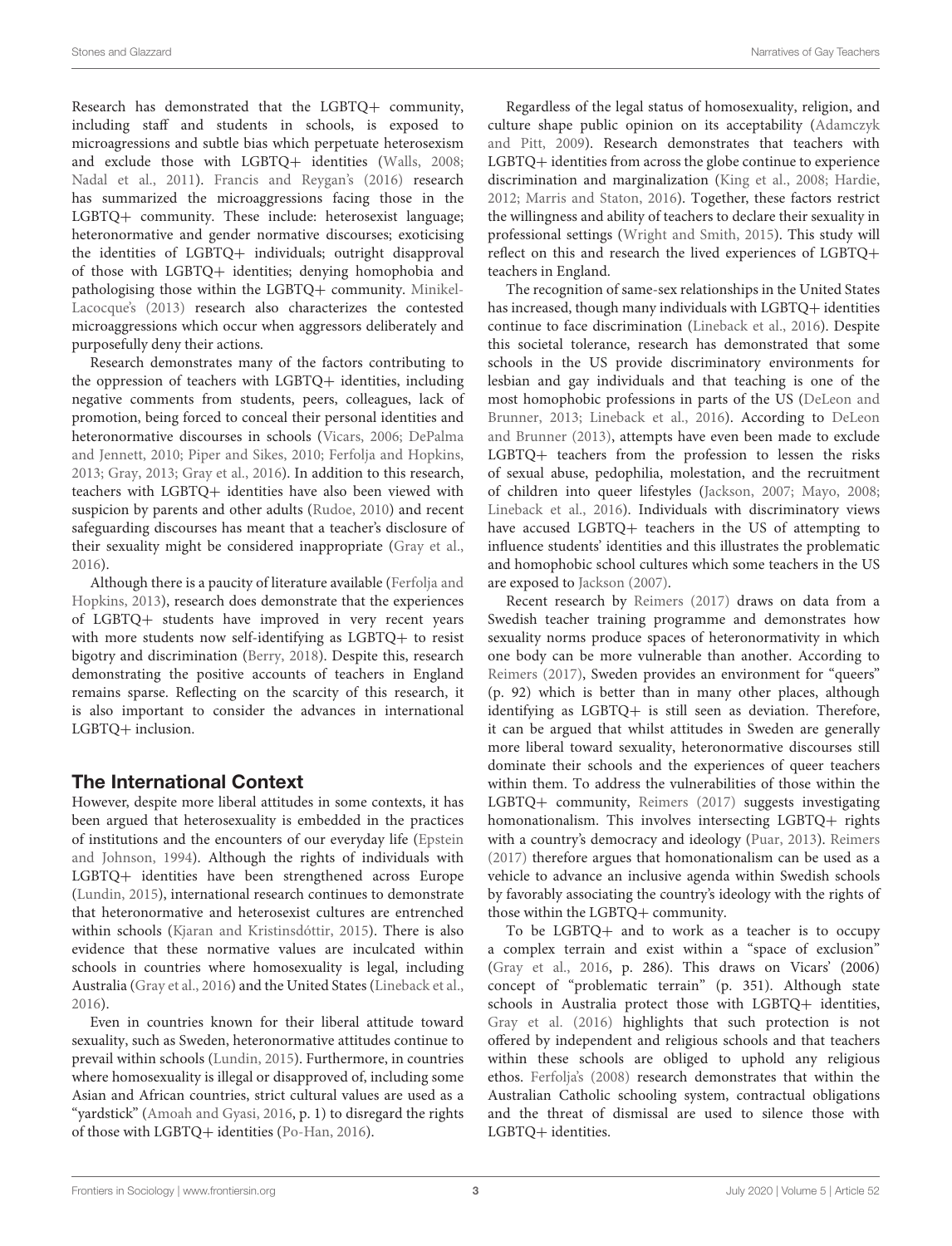Even in countries where homosexuality is legal, teachers with LGBTQ+ identities are still likely to be victims of institutional apathy and there is a disconnect between the recognition of LGBTQ+ rights by societies and the recognition of these rights within education [\(Gray et al., 2016\)](#page-12-9). Research also demonstrates this disconnect in the healthcare sector with one in every eight of the 5,000 LGBTQ+ people surveyed reporting experiences of unequal treatment from healthcare staff (Bachmann and Gooch, [2017\)](#page-12-23). There appears to be limited research presenting any correlation between the prejudice-based bullying in these sectors.

# Minority Stress

[Meyer \(2003\)](#page-13-24) Minority Stress model has been used by mainstream psychologists to explain how minority status can impact on mental health outcomes for individuals who identify as part of a minority group. It is a particularly useful model for understanding the experiences of LGBTQ+ teachers because it identifies the various stressors to which they might be exposed to.

The model identifies different types of stress that minority individuals experience. Environmental circumstances such as poverty can produce general stressors (for example, financial stress). General stressors could also include the loss of a job, experiences of bereavement, or changes in family circumstances, such as divorce [\(Meyer, 2003\)](#page-13-24). Distal stressors relate to the experience of stigma, prejudice, discrimination, victimization, and bullying by others based on an individual's sexual orientation or gender identity produces distal stressors [\(Meyer, 2003\)](#page-13-24). These experiences can be shaped by structural forces (for example, racism, heteronormativity/heterosexism) which result in structural disadvantage for minority groups. Proximal stressors relate to an individual's perception or appraisal of situations. The expectation or anticipation that a person with a minority status may experience rejection, discrimination, victimization, or stigmatization based on one's previous experiences of this can result in self-vigilance and identity concealment [\(Meyer, 2003\)](#page-13-24). LGBTQ+ teachers may anticipate negative reactions to their sexual orientation or gender identity from students, parents, or colleagues. To reduce the likelihood of negative experiences occurring, self-vigilance and concealment are employed but these tactics can result in fear of discovery, psychological distress, internalized shame, guilt, anxiety, and social isolation. Internalized negativity is where LGBTQ+ people internalize negative messages from others about their identities. It is a product of social prejudices. It can result in feelings of shame and self-disgust and can lead to adverse mental health outcomes [\(Herek et al., 1998;](#page-13-25) [Herek, 2009\)](#page-13-26). This can affect an individual's sense of self, resulting in detrimental impacts upon academic achievement, confidence, and social connectedness. Intersectional identities (for example, someone who is LGBTQ+ and has a disability) can result in multiple forms of discrimination.

[Meyer \(2003\)](#page-13-24) identified social support systems as a vital factor in protecting minority groups from adverse mental health. Individuals may therefore choose to participate in sexual minority communities to enable them to enter into a nonstigmatizing environment [\(Cohen, 2004;](#page-12-24) [Shechner et al., 2010\)](#page-13-27). LGBTQ+ teachers may choose to join an LGBTQ+ network or they may form online social networks to gain support and positive affirmation. More recently, [Meyer \(2015\)](#page-13-28) has argued that community resilience is an aspect of the minority stress model. LGBTQ+ people might access the queer community to benefit from community resilience. [Meyer \(2015\)](#page-13-28) argues against a focus on resilience within individuals because it focuses attention on the individual's response to stress rather than the stressor itself, which is the social environment which the individual is exposed to. Research by [Baams et al. \(2015\)](#page-12-25) found that feeling like a burden to significant others in their lives is a critical mechanism in explaining higher levels of depression and suicidal ideation among LGB youth. They found that although girls experience lower levels of stress in relation to coming out than boys, they felt more of a burden to family and friends and were therefore more likely to experience depression and suicidal ideation.

#### **Resilience**

It is essential to consider the theme of resilience when exploring the capacities of LGBTQ+ teachers to navigate personal and professional transitions. Evidence suggests that resilience influences an individual's ability to adapt to transitions (Jindal-Snape, [2016\)](#page-13-29). We conceptualize resilience as a characteristic that is not just individual but one that is relational. We draw on [Greenfield's \(2015\)](#page-12-26) model of teacher resilience which examines the impact of relationships, institutional cultures, challenges, and the broader policy context on the resilience of teachers. This ecological framework of resilience is applied to the data to understand the factors which influence the resilience of the participants. This will address the final research question.

Traditional perspectives on resilience have conceptualized it as a fixed trait within individuals [\(Masten and Garmezy, 1985\)](#page-13-30). However, more recent perspectives conceptualize resilience as a dynamic attribute which is influenced by social, cultural, and political contexts [\(Luthar, 2006;](#page-13-31) [Roffey, 2017\)](#page-13-32). Although some perspectives on resilience emphasize positive adaptation following adversity or trauma [\(Gayton and Lovell, 2012\)](#page-12-27) and the capacity to grow in response to adversity [\(Stallman, 2011\)](#page-14-5), these perspectives are not sufficient because they place emphasis on the individual to overcome adversity rather than exploring the systemic factors which directly influence a person's resilience [\(Meyer, 2015\)](#page-13-28). Traditional perspectives emphasize resilience as the ability to rebound [\(McIntosh and Shaw, 2017\)](#page-13-33), the ability to problem solve and to return to the previous state (McIntosh and Shaw, [2017;](#page-13-33) [Sanderson and Brewer, 2017\)](#page-13-34). This ability to push through regardless of circumstances is a dominant theme in the literature [\(Reyes et al., 2015\)](#page-13-35) but these perspectives only offer a partial understanding of resilience because they do not acknowledge that resilience is relational and influenced by societal structures.

Literature has started to present models of resilience which identify the interdependency between the individual and broader contexts which intersect with their lives and the significance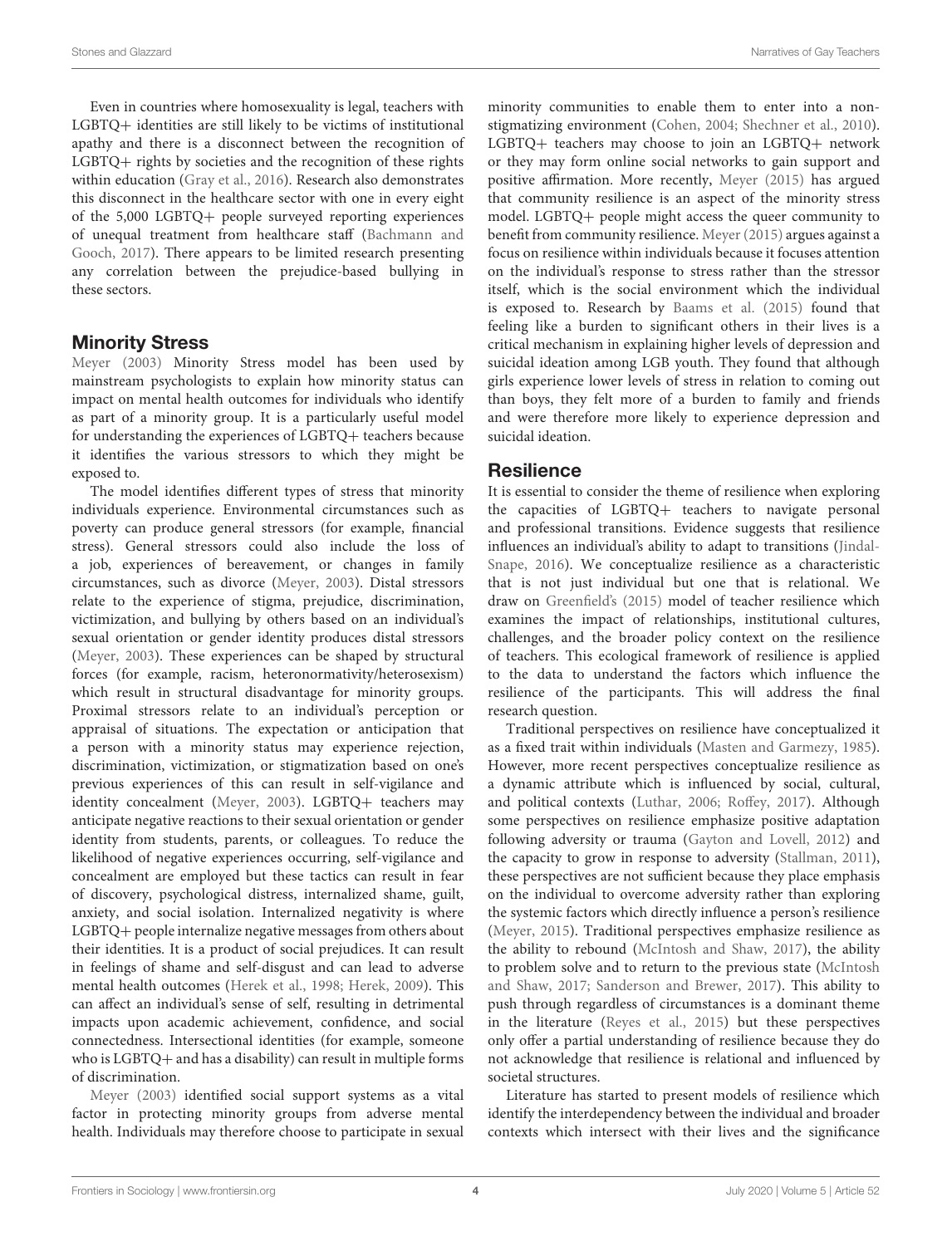of these contexts in shaping resilience [\(Hartley, 2011\)](#page-13-36). For example, [Jameson \(2014\)](#page-13-37) provides one of the few accounts of resilience from a systemic perspective. In addition, [Greenfield](#page-12-26) [\(2015\)](#page-12-26) model of teacher resilience emphasizes the way in which teachers are positioned within social and broader contexts which impact on their individual resilience. Although this framework will be used as a conceptual lens within this study to analyse the factors which shape the resilience of the participants, the model fails to identify the specific contexts which shape teachers' lives. Examples of these include political factors which restrict or support teacher agency and religious discourses which may impact on teacher resilience for teachers who are working in schools with a strong religious affiliation or which serve religious communities. However, the model is useful in that it identifies the individual, relational, and contextual factors which can serve as both risk and protective factors in relation to a teacher's resilience. These include a sense of hope, purpose and self-efficacy (individual factors), relationships with family and friends (relational factors), relationships with leaders and other colleagues (contextual factors), the extent of the challenges which teachers face and the broader policy context in which teachers operate [\(Greenfield, 2015\)](#page-12-26).

# Agency

In analyzing the lived experiences of the participants, this study will examine the extent to which their agency is restricted or otherwise by systemic factors and discourses which regulate their working lives. Evidence suggests that individuals with greater agency experience smoother transitions [\(Bandura, 2000,](#page-12-28) [2001\)](#page-12-29). Although agency has been conceptualized as the ability to take initiative [\(Jindal-Snape, 2016\)](#page-13-29) and make choices, it is important to emphasize that agency is context-specific [\(Jindal-Snape, 2016\)](#page-13-29) and also influenced by one's self-efficacy [\(Bandura, 2000\)](#page-12-28). The concept of teacher efficacy is particularly relevant to this study. Specifically, this study will draw on Pantić's (2015) model of teacher agency which identifies four factors that influence teacher agency. These include sense of purpose, competence, autonomy, and reflexivity to mediate or overcome barriers which restrict agency (Pantić, 2015). The model is useful because it positions teacher agency within the broader socio-cultural contexts in which teachers operate and therefore acknowledges the role of systemic factors in influencing teacher agency.

# Identity

Literature suggests that LGBTQ+ teachers navigate their personal and professional identities [\(Gray, 2013\)](#page-12-12). Some participants may be in the process of coming to terms with their gender identities or sexualities and will make decisions about whether to separate or intertwine their personal and professional identities. Within the context of this study, identities will be viewed as multiple and exist within a state of flux rather than being conceptualized as unified, coherent, and static. LGBTQ+ teachers have personal and professional identities which can intertwine or collide. Research demonstrates that some choose to maintain a distinction between their personal and professional identities and others mesh them together by using their personal identities to advance LGBTQ+ inclusion in schools (Stones and Glazzard, [2019\)](#page-14-6). In addition, some teachers may adopt [Goffman's](#page-12-30) [\(1963\)](#page-12-30) techniques of "passing" (p. 73) or "covering" (p. 102) to conceal their non-normative identities.

Seminal work on teacher identity has illustrated how the occupational and personal selves become integrated to produce a coherent self [\(Nias, 1989\)](#page-13-39) whereas other work has highlighted the tensions that exist between substantial and situational selves [\(Sikes et al., 1985;](#page-14-7) [Woods and Jeffrey, 2002\)](#page-14-8). However, more recent work suggests that teacher identity is not a stable entity but continually reconstructed as a product of conflicting discourses and practices [\(Sikes et al., 1985;](#page-14-7) [Day et al., 2006\)](#page-12-31). It is always deferred and in the process of becoming: "never really, never yet, never absolutely there" [\(MacLure, 2003,](#page-13-40) p. 131). Thus, identity formation is a continual process of negotiation and "a potential site of agency" [\(Clarke, 2009,](#page-12-32) p. 187).

# Research Gaps

Existing research has considered the experiences of LGBTQ+ teachers. A synthesis of this literature highlights recurrent themes including marginalization, bullying, harassment, discrimination, and isolation. There is research from countries where homosexuality is illegal or disapproved of, including some African and Asian countries (Amoah and Gyasi, [2016;](#page-12-19) [Po-Han, 2016\)](#page-13-17), as well as in countries where homosexuality is legalized, such as Australia [\(Gray et al., 2016\)](#page-12-9), the United States [\(Lineback et al., 2016\)](#page-13-16) and throughout parts of Europe [\(Lundin, 2015\)](#page-13-14).

Despite this international literature, there is a paucity of research capturing the experiences of LGBTQ+ teachers and who currently teach or have taught in schools in England. Much of the existing research positions those within the LGBTQ+ community as victims [\(Gray et al., 2016\)](#page-12-9) who are exposed to suffering and violence [\(Devís-Devís et al., 2017\)](#page-12-33) and there appears to be limited research presenting positive accounts despite the field of positive psychology which has grown significantly in recent years [\(Lytle et al., 2014;](#page-13-41) [Pawelski, 2016\)](#page-13-42).

# Research Aims and Questions

The broad aim of the research was to explore the experiences of gay teachers who taught during and after Section 28 in England. We wanted to explore the ways in which the legislation impacted on them and whether their experiences changed following the repeal of the legislation in 2003.

This research study addressed the following research questions:

- What have been (and currently are) the experiences of LGBTQ+ teachers?
- What factors affect their resilience?
- How do they negotiate their personal and professional identities?

Much of the existing literature positions queer teachers as victims who lack agency and are forced to conceal their identities (King et al., [2008;](#page-13-18) [Hardie, 2012;](#page-13-19) [Marris and Staton, 2016\)](#page-13-20) or maintain a separation between their personal and professional identities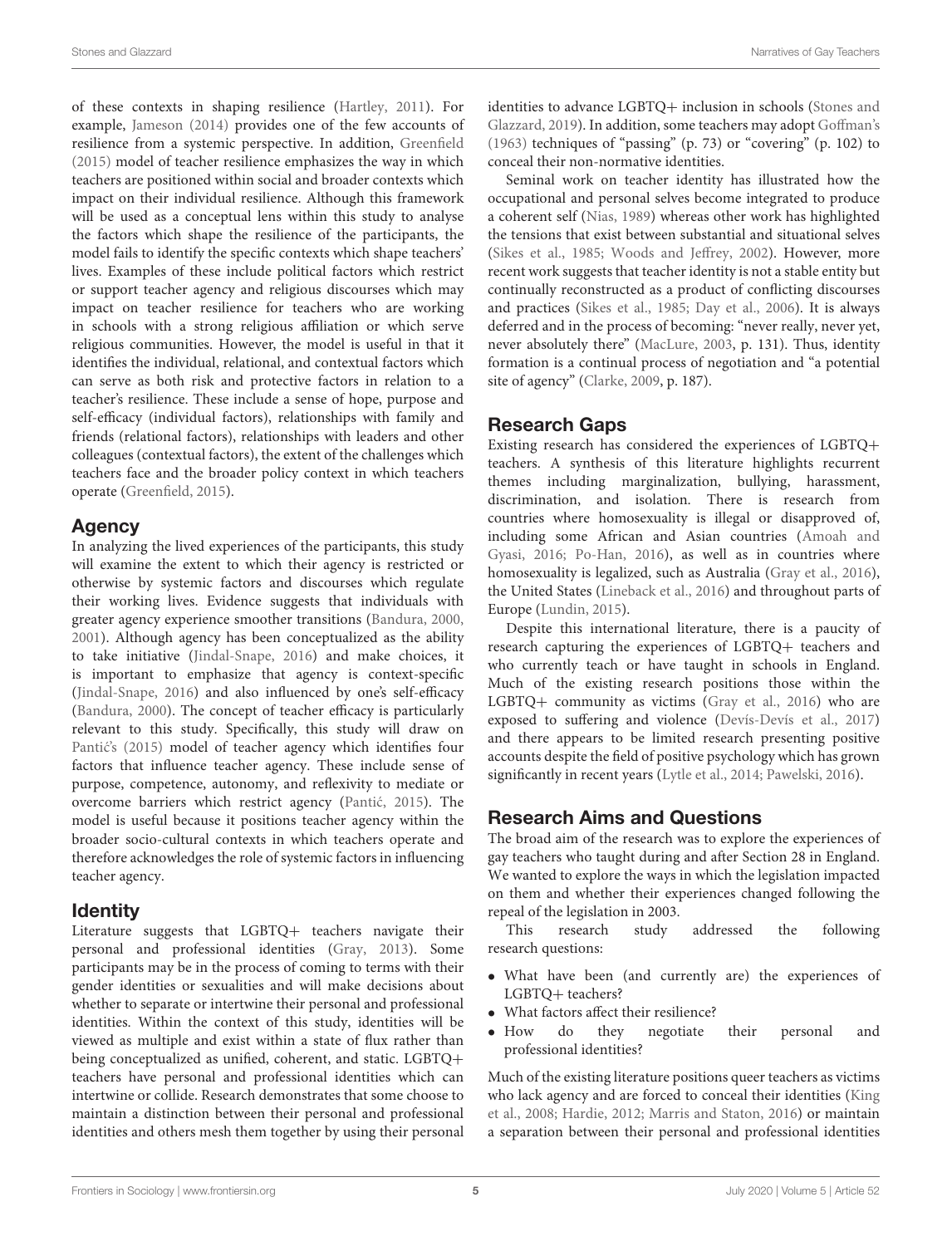[\(Wright and Smith, 2015\)](#page-14-4). This study sought to offer counternarratives to the victimized narratives which are dominant in the existing literature.

### METHODS

This research study explored the lived experiences of four gay teachers. We sought to capture the unique nature of people's experiences [\(Goodson, 1992;](#page-12-34) [Goodson and Sikes, 2001\)](#page-12-35) in a form that was both engaging and compelling. Within a narrative methodology, we used the life history method to illuminate the unique and rich experiences of an individual's life (Webster and Mertova, [2007;](#page-14-9) [Riessman, 2008\)](#page-13-43). This method places informants' stories within the broader context of public issues and in doing so highlights the social and cultural discourses which intersect with the lives of individuals. Each teacher participated in a semi-structured interview.

# **Participants**

Participants were recruited to the study using our personal social media platforms. We were interested in representing the stories of queer teachers and we put out an open call to invite participation. The criteria for inclusion were that the participants needed to identify as lesbian, gay, bisexual or trans, that they must be practicing teachers and that they must have taught during Section 28. Unfortunately, we did not secure participation from teachers who identified as lesbian or bisexual or trans and we recognize that this is a methodological weakness of the study. We have reflected on our own positionality within the research [\(Berger, 2013\)](#page-12-36). It is possible that our own status as two gay male researchers impacted on the diversity of the sample. None of the participants were known to us. The breakdown of participants is included in **[Table 1](#page-5-0)**.

# **Procedures**

<span id="page-5-0"></span>TABLE 1 | Participants

We used semi-structured interviews in which we simply invited each participant to tell us about their experiences of being a queer teacher. Interviews were conducted via video conferencing software and audio recorded. We did not use a schedule but decided to follow the lead of the participants' (Alasuutari et al., [2008\)](#page-12-37). Data were captured using digital recordings and transcribed to create life narratives for analysis.

The study gained ethical clearance from the university ethical approvals committee. Informed consent was gained prior to collecting any data and participants were assured of their rights to confidentiality and anonymity.

As Laurel Richardson has pointed out, writing about and re-presenting lives carries a "moral responsibility" [\(Richardson,](#page-13-44) [1990,](#page-13-44) p. 131) and consequently "it is not to be embarked on lightly" [\(Goodson and Sikes, 2001,](#page-12-35) p. 99). We were committed to using our "narrative privilege" [\(Adams, 2008\)](#page-12-38) wisely by jointly interpreting data with participants and using member checks after the accounts were constructed.

# Data Analysis

Thematic analysis was used using an established framework [\(Braun and Clarke, 2006\)](#page-12-39) to identify key themes arising from across the four narratives. Firstly, each narrative was analyzed individually to identify emergent themes. A cross-sectional analysis was then carried out to identify common themes from across the narratives. The outcomes of the cross-sectional analysis are presented in **[Table 2](#page-5-1)**.

A table of themes arising from the analysis is presented in **[Table 3](#page-6-0)**.

# RESULTS

The following narratives were produced using the interview transcripts. The narratives have been developed from the transcriptions and do not include all aspects of the transcriptions.

#### Tom

September 1990 had arrived. It had been mid-day on the first day of a new school year and the high-pitched chime of the lunchtime bell had reverberated through the corridors. Tom was in his third year of secondary school and his routines had been wellrehearsed. He often left school to buy his lunch and flee the terror of the school canteen. Although he hadn't realized, his efforts to escape one horror had been exposing him to an even greater evil. Tom had always known that one day he would feel like he was

#### <span id="page-5-1"></span>TABLE 2 | Cross-sectional analysis.

| Tom           | Jack                        | William        | Oliver        | <b>Final themes</b> |
|---------------|-----------------------------|----------------|---------------|---------------------|
| Teacher       | Teacher                     | Teacher        | Teacher       | Teacher             |
| agency        | agency                      | agency         | agency        | agency              |
| Violence      | Power                       | Teacher        | Religion      | Teacher             |
| Teacher       | Teacher                     | identity       | Teacher       | identity            |
| identity      | identity                    | Resilience     | identity      | Resilience          |
| Being outed   | Geographic                  | Deep inclusion | Resilience    | <b>Stress</b>       |
| Resilience    | displacement                |                | <b>Stress</b> |                     |
| <b>Stress</b> | Resilience<br><b>Stress</b> | <b>Stress</b>  |               |                     |

| $\cdots$ $\cdots$ $\cdots$ $\cdots$ $\cdots$ |        |                          |                |                        |                            |  |  |  |
|----------------------------------------------|--------|--------------------------|----------------|------------------------|----------------------------|--|--|--|
| <b>Sexuality</b>                             | Gender | <b>Teaching sector</b>   | Type of school | Role                   | <b>Years of experience</b> |  |  |  |
| Gav                                          | Male   | Primary/higher education | State          | Teacher/lecturer       | 25                         |  |  |  |
| Gav                                          | Male   | Primary                  | State          | Head teacher/principal | 22                         |  |  |  |
| Gav                                          | Male   | Secondary                | Independent    | Senior leader          | 23                         |  |  |  |
| Gay                                          | Male   | Secondary                | State          | Senior leader          | 20                         |  |  |  |
|                                              |        |                          |                |                        |                            |  |  |  |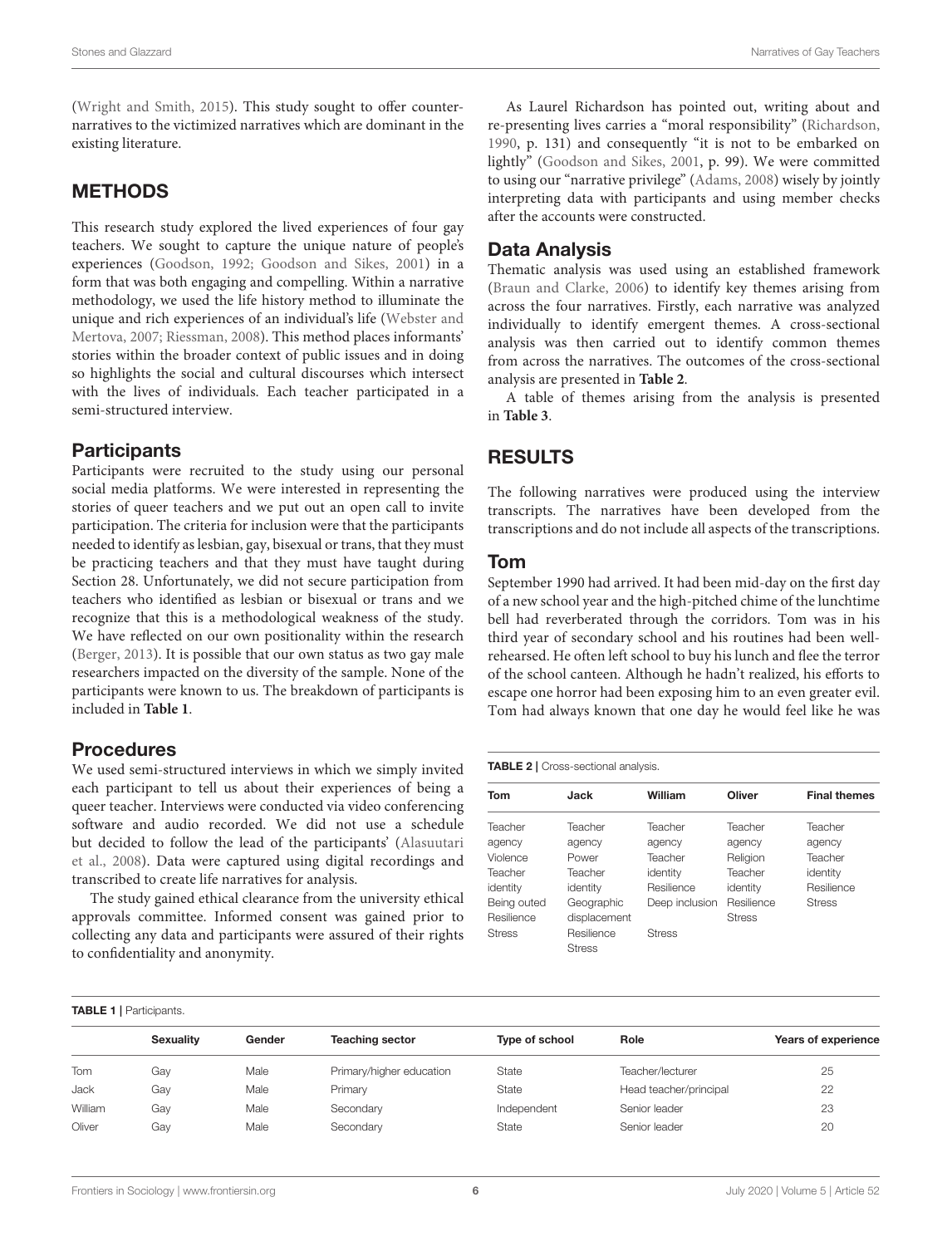#### <span id="page-6-0"></span>TABLE 3 | Aligning themes with the data

|                   | <b>Examples from the data</b>                                                                                                                                                                                                                                                                                                                                                                                                                                                                                                                                                                                                                                                                                                                                                                                                                                                                                                                                                                                                                                                                                                                                                                                                                                                                                                                                                                                                                                                                                                                                                             |
|-------------------|-------------------------------------------------------------------------------------------------------------------------------------------------------------------------------------------------------------------------------------------------------------------------------------------------------------------------------------------------------------------------------------------------------------------------------------------------------------------------------------------------------------------------------------------------------------------------------------------------------------------------------------------------------------------------------------------------------------------------------------------------------------------------------------------------------------------------------------------------------------------------------------------------------------------------------------------------------------------------------------------------------------------------------------------------------------------------------------------------------------------------------------------------------------------------------------------------------------------------------------------------------------------------------------------------------------------------------------------------------------------------------------------------------------------------------------------------------------------------------------------------------------------------------------------------------------------------------------------|
| <b>Identity</b>   | When I started teaching in 1996 under Section 28 the culture was very different. I felt it might be an issue for staff and children, so I didn't say<br>anything. My first school was in Leeds. I lived in Manchester, so it was easy to keep my personal and professional lives separate. I made a<br>conscious decision to look for jobs on the other side of the Pennines (Jack).<br>When I first started teaching in the 1990s the law hadn't changed. I didn't lie but I only came out to some colleagues. I got the sense that if I<br>pushed too far I would be pulled in for a conversation. I could have got the sack (William).<br>Tom knew he could separate his personal and professional life and that he would not need to discuss his sexuality with colleagues and<br>students. Hiding the truth gave Tom a safety net. He felt a sense of protection (Tom).<br>My sexual orientation does not come into my teaching. Our focus is to educate and teach. My ethnicity has shaped my career more (Oliver).                                                                                                                                                                                                                                                                                                                                                                                                                                                                                                                                                                 |
| Agency            | The repeal of Section 28 has changed things, but it has been a delayed reaction. Much of the change didn't happen in 2003 and it took time,<br>but the repeal resulted in changes to equality legislation in 2010 and changes to the Ofsted framework after that (Jack).<br>I don't feel able to be open. My Vice Principal is a lesbian and she isn't out either. I would not be comfortable being out in the role I'm doing<br>with the community that I serve. It is a predominantly Muslim community which makes it more difficult to prioritize a culture of acceptance  I<br>know students suspect and have said things behind my back and some of the male staff of a particular ethnic faith have some issues about<br>sexual orientation (Oliver).<br>When I got my job in 2011, a small group of evangelical Christians said to the Head, we think you have just appointed a gay and we are not<br>happy about it. The Head was horrified. I decided I wasn't going to edit myself out, partly because heterosexual staff don't edit their lives, but<br>also partly to watch the fear behind their eyes (William).<br>I was open about my sexuality from day 1 in my current school. I'm the Head so there is no one higher than me (Jack).<br>I have freedom in the university to be open with students and colleagues about my sexual orientation. As a teacher educator I feel able to teach<br>my students about issues pertaining to sexuality or gender identity in schools because this is a requirement of the Equality Act and school<br>inspection frameworks (Tom). |
| <b>Resilience</b> | I told him about the law and said to him, if you are not happy you can take your child elsewhere (Jack).<br>If I get backlash from parents, I just say, it's the law (William).<br>If I can wrap LGBTQ+ issues up with the Equality Act, I will. I find it easier to talk about LGBTQ+ alongside other protected characteristics. I<br>won't say things that will identify me. Comments were made about me by a colleague in the junior team which were hurtful. I am not out to all<br>staff. I was told by my fline manager] not to go flaunting it around (Oliver).                                                                                                                                                                                                                                                                                                                                                                                                                                                                                                                                                                                                                                                                                                                                                                                                                                                                                                                                                                                                                    |
| <b>Stress</b>     | In 2005 it was the early stages of my headship. The local authority had shortlisted the applications and I went to the teachers' center to collect<br>them. One of the applications had a big star in the corner. I questioned this and was told that the feedback from the shortlisting panel was that<br>this candidate was obviously gay. The local authority officers were endorsing homophobia after the repeal of Section 28. I thought, well I'm gay,<br>I'd better be careful (Jack).<br>I came out to colleagues but not explicitly to pupils  I got the sense that if I pushed too far I would be pulled in for a conversation (William).                                                                                                                                                                                                                                                                                                                                                                                                                                                                                                                                                                                                                                                                                                                                                                                                                                                                                                                                       |

trapped inside a burning building. In his nightmares, he saw a building with no exit and no escape route. Tom became visibly upset when he recalled the incident described in this vignette.

The weather was bitterly cold and my hands and feet were freezing. The sky was dull and the air was thick. The pounding rain was not enough to block out the smell of noxious smoke oozing from the tall chimneys of the long rows of terraced houses. It was overbearing. We lived in a former mining community this was a place where men were meant to be men! Oliver and I were walking back to school. Going into town for lunch was a way of escaping the pain and misery that we would have endured had we eaten in the school canteen. I had lost count of the number of times I had been called "a fucking gay faggot."

Suddenly, Simon ran up behind us. I didn't see him coming and I certainly didn't expect it. I thought that the bullies congregated and ate together at school. He was short and spotty but he held a reputation for being tough. He began punching me in the head and I crashed to the ground. My head hit the pavement and I blacked out. I gained consciousness but I could not see Oliver. Perhaps he had gone to get help. Blood was streaming down my face like a gushing waterfall. I could feel my eyes swelling as Simon continued to kick me repeatedly in the stomach.

Simon started stamping on my head. "Die you fucking queer, you deserve to get AIDS." The pain was unbearable, and I used my hands to protect my head. My head began to throb as though I had been hit by a car. I pleaded with him to stop and let me go but he was wound up and roaring at me like a caged tiger. I curled into a tight ball trying to protect my body. I could hear the traffic screeching past, but no-one stopped. It lasted all of a few seconds, but it felt like hours. He crouched down and screamed right into my face. "Queer! Arse-fucker, cock sucker, stay away from me." The abuse continued. I felt trapped and Oliver had not returned. He had run off when Simon began punching me.

I felt dirty and ashamed. At one point, I wanted him to kill me. After all, I knew that I could not tell my parents what had happened because I wasn't out to them. My father would have been disgusted. He had made his feelings clear. I knew my mother would be more understanding because she worked in a gay nightclub, but I could not be sure she would accept me being gay. I knew I couldn't report it to the police, because they hated people like me.

All of a sudden a woman raced over the road and yelled at Simon. He stopped and cowardly ran away toward the school. She checked I was conscious, and I got up and made my way back to school, terrified that he would be waiting round the next corner to finish what he had started.

The thought of meeting him again in school and of what he might do to me made me feel sick to the pit of my stomach. I decided to tell my form tutor, Mr. Orange, what had happened.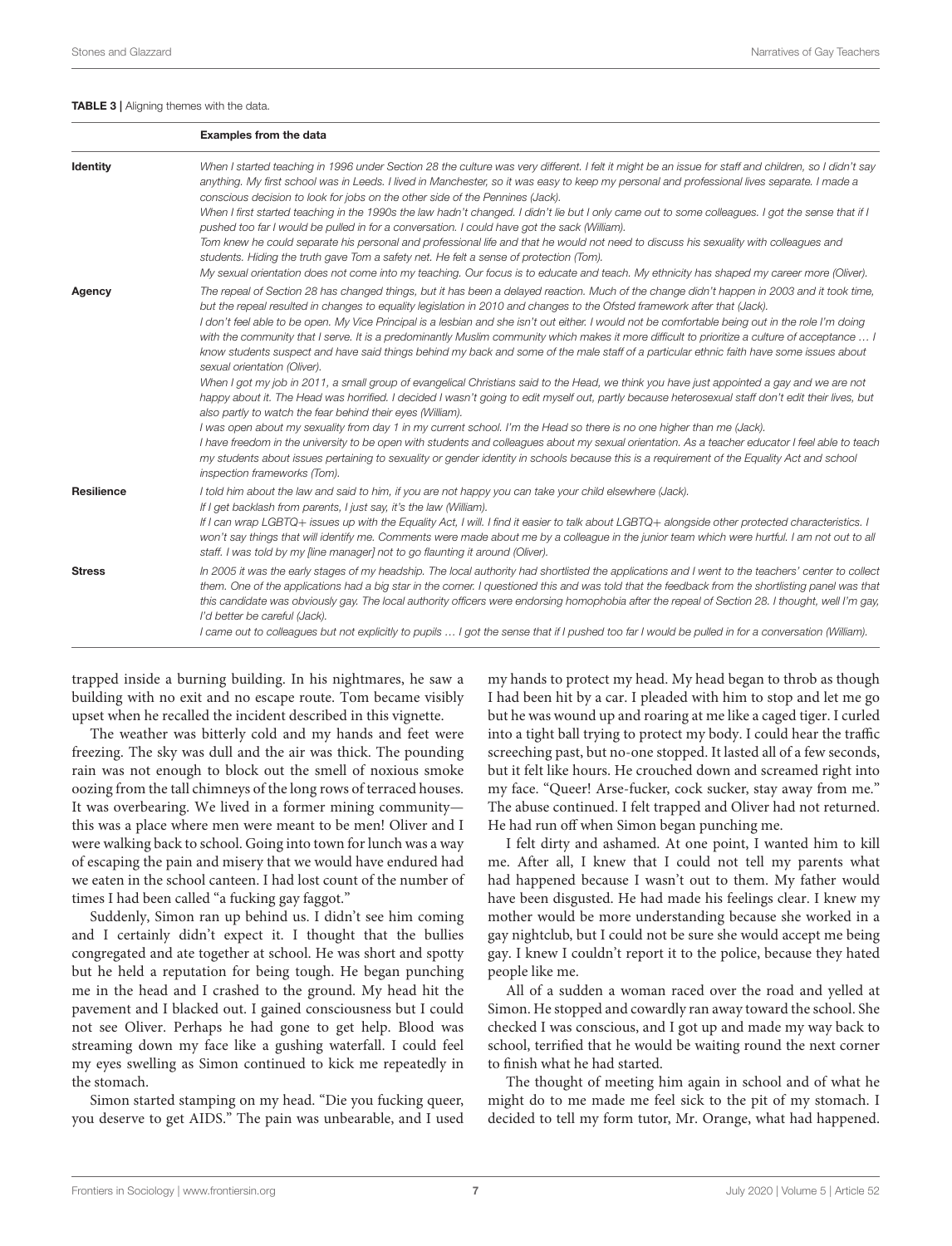Mr. Orange was a decent man and a good English teacher. He once jokingly chastised me for writing "chocolate" on the front of my English book in front of his surname. He could have ripped me to pieces but he didn't. I knew he liked me. I edited the bad language out of my account but told him the rest of what had happened. He knew I wasn't lying because my face was still covered in dried blood and dirt from the pavement. He listened patiently and his reply shocked me to the core. "Tom, there is nothing we can do because this took place outside of school. Just watch where you go and stay away from him." I had never felt safe in school, and I now knew that this would never change.

After years of suffering as a student, Tom wanted to make a difference. He wanted to be able to empower young children and make sure that they did not suffer throughout their own schooling, like he had. Tom knew he needed to train and become a teacher. After a 4 year course Tom was excited at the prospect of having his own class. It was 1998 and Tom had secured his first interview for a teaching post. He had completed his teaching practice placements in large schools located in sprawling council estates. However, Tom's interview was at a village primary located in a beautiful rural area. Immaculately maintained lawns fronted large detached houses, with luxury cars sat prominently on their drives. He was not used to places like this and already felt out of his depth. His sexuality strengthened these anxieties and he feared that his identity would impede his success. Tom was walking down a dark alley and knew nothing about what was waiting for him ahead. In the following vignette, he recounts his vivid memories of the recruitment and selection experience.

It was a hot and sunny day in May. I had to catch a train and a bus to get to the school as I didn't drive. The interview was one of those grueling scenarios. It involved meeting the staff, having lunch and talking to other candidates while sitting around all day waiting to be interviewed. The lunch was a disaster because it was dairy and meat. I am vegan but was too scared to say anything in case it made me stand out or look odd. I couldn't afford this at interview and I ate the meal. Sat opposite a panel of 12 interviewers, I then began to answer questions as they were fired at me one-by-one.

"Why have you applied to be a Reception teacher?" The question took me by surprise. There was an emphasis on why I wanted to teach young children and not why I wanted to teach. The Chair of Governors was a fat, obnoxious man with dark rimmed spectacles and a receding hair line. "I want to teach kids to read and write and give them a really good foundation." When chatting to other candidates, I realized that they hadn't been asked this question. That realization made me feel uneasy.

After the interview there was a torturously long wait. Suddenly, I was startled out of my thoughts. "Tom, the Head is ready to see you." Walking toward his office, thoughts raced through my mind. "Your application for this post has been unsuccessful." I didn't get the job. "We don't think you will fit into a school like this. We're in a very middle-class area and the parents here are really fussy." My mind was flooded with emotions. Was it because they knew I was gay? Did they think I was too camp? Did they dislike the way I walked or talked? Why had the Chair of Governors asked me that question? Did they think I was a pedophile? I was the best student on my 4-year teacher training degree. I achieved distinctions in all of my teaching practices and I won the course prize for academic achievement. Why would I not fit in? I had never experienced rejection like this before.

Then came an about-turn. Dianne contacted me 3 days later. She had been one of the teachers who had interviewed me. "Tom, that job was yours. You scored the highest points in the interview." The Chair had blocked my appointment. "We cannot have a homosexual teaching in this school. What will the parents think?" Dianne thought that I should know.

I was absolutely furious. I was not taking this news lying down. I wasn't going to let someone who knew nothing about education ruin my career. A career that I deserved! I contacted the local authority and asked for the interview records to be recalled and scrutinized. I had been discriminated against and I had to make a stand. I felt it was my duty to all the other teachers like me. Teachers who wanted to commit their working lives to education. I eventually received an embarrassed apology from the local authority and was offered the job. I didn't want to work there but I needed the job so reluctantly I accepted. There must have been some serious hand slapping that week although to my dismay no one lost their job.

Despite the challenges he faced in securing a teaching post, Tom felt reassured. He knew he could separate his personal and professional life and that he would not need to discuss his sexuality with colleagues and students. Hiding the truth gave Tom a safety net. He felt a sense of protection. He remained in that school for a decade and only disclosed his sexuality to colleagues he felt he could trust. He then moved into an academic career in higher education where he was able to openly disclose his sexuality and merge his personal and professional identities.

#### Jack

It was 1996 and Jack was looking to secure his first teaching post. He had lived in Manchester for most of his life though he knew he could never work there. He was only applying for posts in Leeds. It was an easy decision for Jack to make. He felt he needed a role on the other side of the Pennines so that he could separate his personal life from his job. He felt unable to bring the two together. When he had been looking for jobs, he never considered any in Manchester. After several years of working as a primary teacher, he moved schools and became a senior leader. He did not come out in his new school. The thought of doing so made his heart race. He feared that members of staff and governors might have an issue with it. He couldn't afford that. In 1996, the culture was very different under Section 28. He felt that his sexuality might be an issue for staff and children. He never told them. As a Deputy Headteacher and Headteacher, Jack had responsibility for staff recruitment. In this vignette, he describes an incident he will never forget.

Early in my career as a Head we used a local authority pool system for teachers to apply for jobs. Teachers applied to a pool and could be recruited to work in any school in the authority. The local authority did the shortlisting and then the Heads looked at the application forms of those who had been shortlisted and offered interviews in their schools. I remember in 2005 going down to the teachers' center to look at a batch of shortlisted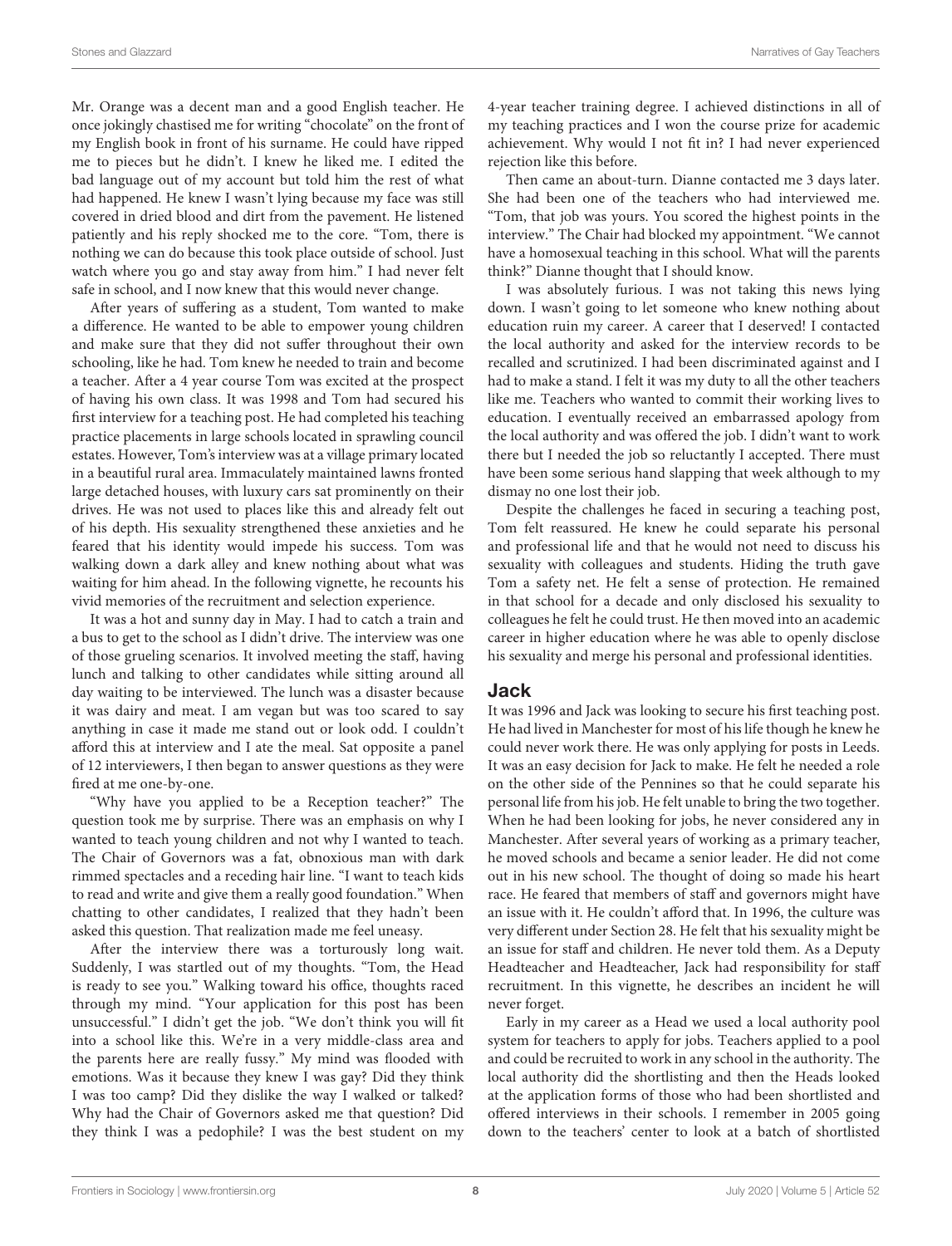application forms. We needed a newly qualified teacher and I was desperate to appoint someone to the role. I pulled out one application form and I was puzzled why someone had drawn a big star and a circle on it. I questioned what this meant. "What do these annotations mean?" The local authority officer replied straight away without hesitation. "The candidate was worthy of being interviewed but the shortlisting panel felt it necessary to draw attention to the fact that the candidate was obviously gay."

In a heartbeat, memories and feelings came flooding back to me. It was 2005 and the local authority officers were endorsing homophobia. Section 28 has been repealed but its legacy still cast a shadow. I was appalled and scared. I am gay. I need to be careful. Section 28 was repealed in 2003 and I saw very little in terms of change. There was very little change at that time anyway, but I knew that Ofsted would not have prioritized LGBTQ+ inclusion without Section 28 being repealed. Some changes did happen, though these took many years. Equality legislation and the revisions to the Ofsted framework provided some momentum. When Section 28 was repealed, people were still scared. Schools could now talk about gay people, but many were too frightened to do so for several years.

Jack has now led his current school as Head for 10 years. He decided to come out to staff and students immediately after his appointment. At that time, he had never anticipated being able to drive an agenda to promote LGBTQ+ inclusion. He knows that attitudes have changed significantly in recent years although the fear of parental backlash has stayed with him for 10 years. He now seeks protection through his role as Head. He knows that there is no one higher than him to halt the work he is doing to promote LGBTQ+ inclusion. Jack describes his work in this vignette.

We started this work 5 or 6 years ago. Back then, things were different. "You're gay." "That's so gay." The word "gay" was used by students as the insult of choice. It meant rubbish, bad, broken, and stupid. Boys who were not interested in football were often subjected to homophobic bullying. The culture was toxic. The bullying was endemic. We had to act. I felt the weight of responsibility. I had to lead this change and I was now responsible for its success. We worked with an LGBTQ+ charity to develop staff confidence. Our work raised the profile of LGBTQ+ inclusion and some bullying stopped although I continued to drive change with commitment and momentum. Kids stopped using the word "gay" because they knew that there would be consequences. We tried to normalize LGBTQ+ identities as much as possible. The governors were on board and they believed in our final destination. They shared my vision and they had responded well to LGBTQ+ training. Initially, we didn't highlight this work to parents. It was on our website, though I was too scared to make a thing of it.

We are now building a snowball. Each generation is more accepting than the previous generation. LGBTQ+ visibility in society continues to improve and this drives further advancement. People are beginning to understand how LGBTQ+ identities can exist within family structures. Parents are less likely to complain. My school is in an area of social deprivation. Some parents come from black African heritage and wanted me to explain the work we were doing. Some of my parents are racist. They know it is not acceptable to be racist on school grounds and it is exactly the same for LGBTQ+. I am not going to stop advancing inclusion simply because they do not like it.

Jack now collaborates with other schools who are developing their LGBTQ+ inclusion policies. Although he has developed and advanced LGBTQ+ inclusion in his own setting, he knows that the national picture remains variable and inconsistent. His work with other schools continues to reveal staff resistance and that many schools are facing challenges. In this final vignette, he describes the fear factor.

I work in other schools. There is still some apathy from staff. "We don't have a problem here." Getting some staff to see the value of this work can be a challenge sometimes. It can be difficult to get them to realize that it is not just about doing a one-off lesson. It is about the ethos, culture and the curriculum of the school. It is not about ticking a box. I ask big questions to support their thinking and reflection. "What challenges do you face in relation to LGBTQ+ inclusion." "The parents." It is in the Ofsted framework yet there is still a fear factor.

In 2018 we ran a rainbow day. We showed the children videos of Pride and we hosted a whole school Pride parade. We had posters and banners. I was worried at the time that it would end up in the Daily Mail. A couple of parents came into school to complain about our "themed days." One of them said he had an "issue" with it. I told him about the law and Ofsted. "If you are not happy then you can take your child elsewhere."

#### William

It was late 1990s and William was teaching in the independent sector. It was a boarding school and he lived in the boys' boarding house. He didn't lie about his sexuality if people asked him although he did try to keep it low key. He came out to some colleagues and he knew he could never tell pupils. His school was supportive though he sensed that if he pushed it too far the school would pull him in for a conversation. Everything was always at stake. He constantly worried that he could be dismissed for being gay. The secrecy was always there. In this vignette, William describes his move into middle leadership.

I moved into a middle leadership role after 9 years. It was another independent school and the year was 2010. I just thought to myself "this isn"t good enough; I'm not going to edit myself'. When I got the job a small group of evangelical Christians had spoken to the Head about my appointment. "We think you have just appointed a gay and we are not happy about it." The Head was horrified and ordered them out of the office. When I arrived, I treated them kindly. I wanted to watch the fear behind their eyes. I am from a faith background and my husband is from India so I want people to understand that you can have a religion and also be gay.

I am completely open about my sexual orientation and this school has been wonderful. My husband and I got married in the school. I sometimes experience a little bit of homophobia. It is the casual language that pupils use. "That's gay." "This is gay." I pick up on it calmly. "As a gay man I find that offensive and I'd rather you didn't say it." One boy spent a whole week trying to apologize to me. I have experienced a bit of resistance from staff. Some have implied that I have a personal agenda. It doesn't bother me because I have support from the Head and Deputy.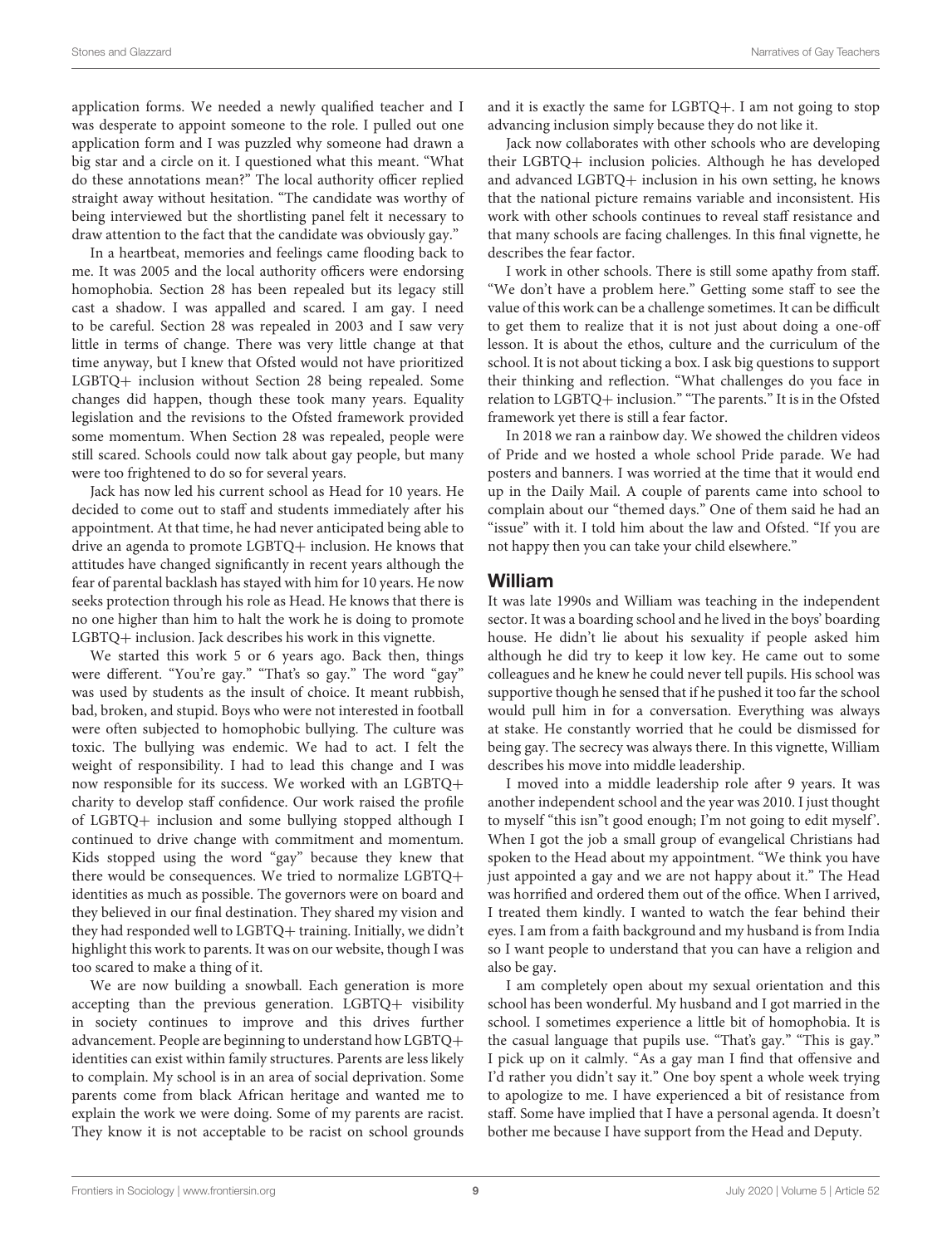I talk about my personal life with my husband in school. If it is acceptable for a heterosexual colleague to bring their personal lives in to school, it is also acceptable for me to do the same. Our personal and professional lives overlap because this is a boarding school. We spend a lot of time with our pupils and they like to get to know us. Some colleagues have told me to keep my private life separate from my work life. I always give the same response. "You don't, why should I?" Sometimes I get excluded from heterosexual conversations, so I tell people straight that they are excluding me. I often tell people that it is okay for them to ask me questions about my life. Sometimes they treat my life as a taboo subject, which it isn't.

William now leads LGBTQ+ inclusion in his school. He's led surveys with parents, pupils and staff and he implemented an LGB policy and a separate transgender policy. He believes that the repeal of Section 28 made no difference to LGBTQ+ inclusion. In this vignette, he explains how the [Equality Act \(2010\)](#page-12-40) gave him opportunities to advance inclusion.

The Equality Act in 2010 reversed the damage of Section 28, not its repeal. As a result of the Equality Act I have done a lot of work on LGBT inclusion in the school. We have embedded LGBT identities into the curriculum to increase visibility. I have invited LGBT role models into the school. I am a Stonewall school champion now and I support other schools with LGBT inclusion. Sometimes I get backlash from parents. I always refer to equality legislation during my conversations with parents. We introduced a gender-neutral dress code and one father complained. "All the boys will be wandering around in fishnet tights." "That says more about how you feel about women than anything else." I have organized a knowledge-exchange conference for schools to come together and share ideas and I invited LGBTQ+ students.

We don't do things that are over the top, such as launching a drag show! We have not created an LGBT group because this just becomes a gay ghetto and excludes those who are not ready to come out. Instead, we have set up an equality group which includes LGBTQ+ pupils. We write an annual report to governors and audit school policies to make sure they are LGBTQ+ inclusive. We have trained all staff in how to respond to LGBTQ+ bullying and we have included books in the library that are written by LGBTQ+ authors, address LGBTQ+ experiences and LGBTQ+ identities. We don't do drop-down days as we embed it through the whole school. We have changed application forms to make them gender neutral and we create opportunities for LGBTQ+ role models to visit the school. I want it to be boring, routine, and humdrum so that it is ordinary and just run of the mill. You need someone in the school to drive it. It doesn't have to be an LGBTQ+ person, but it kind of does! You need someone to lead it who understands the issues. It has to be part of their lived experiences. You can do it hypothetically but there is an emptiness to it. It would be a bit like having men trying to organize a women's rights movement.

William knows he's lucky to work in a school that proactively promotes LGBTQ+ inclusion. In this final vignette, he describes the current challenges that many schools still face.

The biggest issue is lack of time and finding the space to do this essential work. I have spoken in Muslim schools, schools in areas of social deprivation or schools where there are gypsy pupils. In those schools I have faced higher levels of resistance and aggression. I know a colleague who works in a Catholic school and they [senior leadership team] have told her not to speak about her sexuality. They have forced her into the closet. She has experienced homophobic abuse from pupils because they [senior leaders] are covertly condoning it. Some people think that addressing issues of sexuality is teaching pupils about sex. We are not sitting kids down and telling them to have gay sex. We are teaching them about identity.

# **Oliver**

Oliver started teaching in the late 1990s. His identity as a gay man doesn't come into his work and he has never been open about his sexual orientation. In this vignette, Oliver vividly recounts some painful memories.

When I was appointed as a Deputy, I filled in the equal opportunities form and identified as gay. I was then asked directly in the interview if I was gay. Another colleague told me that I should have walked out at that point. In 2015 I was appointed in an interim Head role and both Executive Head Teachers were black. "I noticed on the form that you are gay, don't go flaunting it around." I didn't last long in that role because her values clashed with my own.

In my current school I am not able to be open. My Vice Principal is also a lesbian and she is not out. We are not a faith school, but the pupils are predominantly Muslim, and there are cultural traditions in the community. It is an area of high crime so we must prioritize other things such as behavior and safety. It is a small school so the capacity of the staff to do things is seriously stretched.

My sexual orientation does not come into my teaching. My focus is to educate and teach! As a Head I would not be comfortable being out, due to the role I'm doing and the community that we serve. One pupil came into our school and he was openly gay. He was teased and taunted. There was a lack of respect toward him. We have a high percentage of Muslim students. It is fine to be gay as long as you are not practicing the faith. I have never been out with my students. I'm happy to do LGBTQ+ history and LGBT Pride but that is about it. I am not out to all staff. There are some staff who I would not trust.

I experienced homophobia in my first middle leadership role in an independent school. I once went for an interview and there was one Asian candidate, one black African candidate and one white British candidate. It made me think about whether I was being judged for the role on my merits or whether they were just trying to tick boxes. I wonder how many Heads are LGBTQ+ because that is never talked about. However, we need to represent diversity in school leadership teams.

I know that my students suspect and have said things behind my back. Some of the staff in my school see LGBT as a taboo topic and are not happy to teach it. Some of the male Muslim staff have some issues with specific protected characteristics which they are not prepared to promote. I am not prepared to lead on LGBTQ+ inclusion. The Vice Principal leads on it. Sometimes it is done through a token gesture by addressing LGBT history month or doing an assembly on it. The curriculum has to serve the context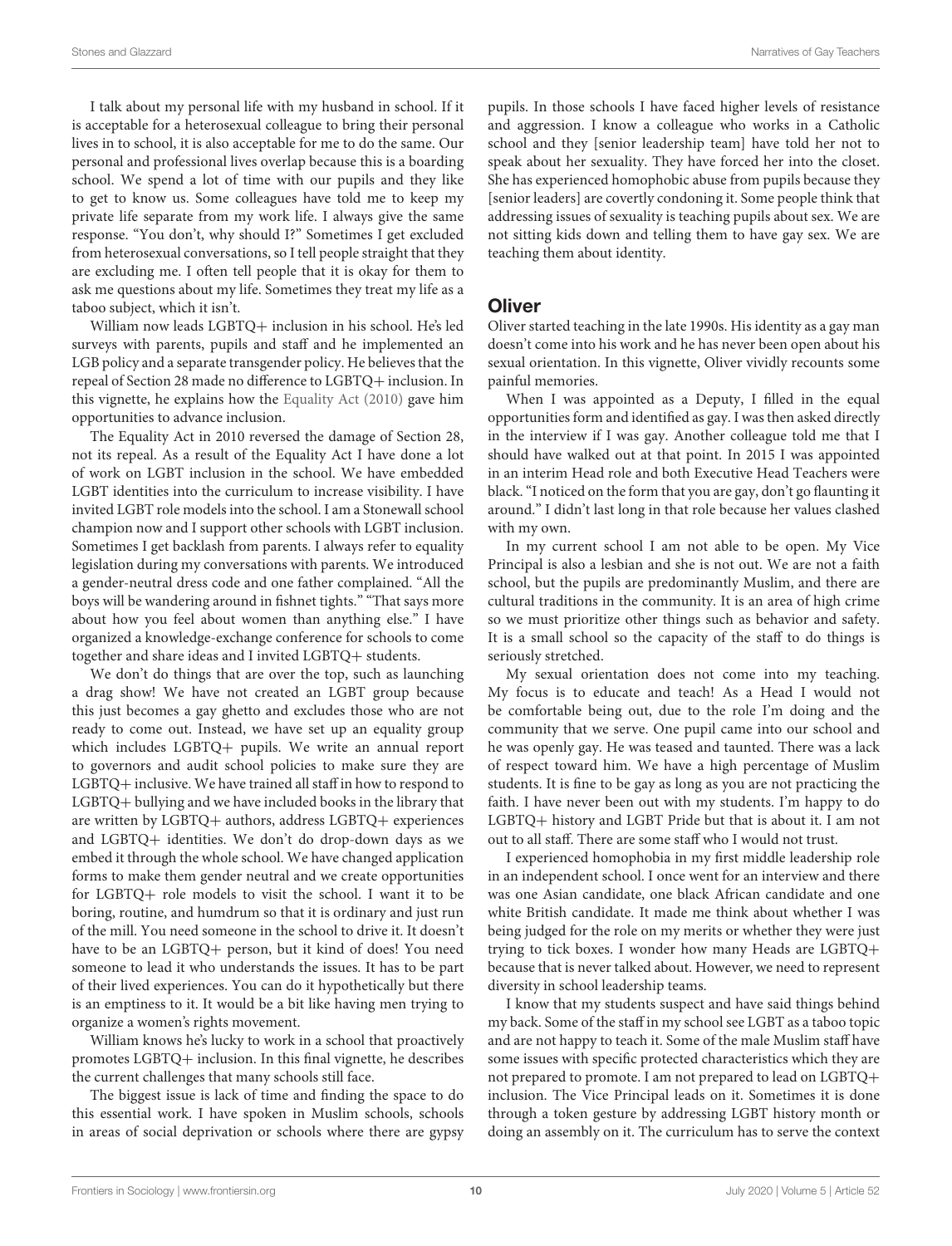of the school so LGBT inclusion is not a priority for me. The focus is on keeping the children safe!

# **DISCUSSION**

The themes of identity, agency, and resilience were identified as common themes across the four narratives. Four decades ago, [Goodson \(1980\)](#page-12-41) stated that "in understanding something so intensely personal as teaching, it is critical we know about the person the teacher is" (p. 69). It has been argued that 'professional work cannot and should not be divorced from the lives of professionals' [\(Goodson and Sikes, 2001,](#page-12-35) p. 71).

# Teacher Identity

It has been argued that teacher identity is neither static nor coherent but that it is fragmented and always in a state of flux [\(Smith, 2007\)](#page-14-10). Thus, teacher identity is not a stable entity. Instead, it is continually reconstructed as a product of conflicting practices and discourses [\(Sikes et al., 1985;](#page-14-7) [Day et al., 2006\)](#page-12-31). It is "always deferred and in the process of becoming—never really, never yet, never absolutely there" [\(MacLure, 2003,](#page-13-40) p. 131).

Tom, Jack, and William's had actively chosen to intertwine their personal and professional identities and had decided to use their personal identities to advance LGBTQ+ inclusion within their schools. However, Jack, William, and Tom all separated their personal and professional identities when they started teaching in the 1990s. In the initial stages of their careers, they felt restrained by the force of the heterosexual matrix [\(Butler, 1990\)](#page-12-42) which was upheld by Section 28. They experienced a culture of compulsory heterosexuality [\(Rich, 1980\)](#page-13-45) and their stigmatized identities were displaced [\(Vicars, 2006\)](#page-14-1). They negotiated their sexualities in school in various different ways. These included being selectively out to colleagues but not students (William) or covering up [\(Goffman, 1963\)](#page-12-30) their sexuality and personal identities (Tom and Jack).

They made a deliberate decision to intertwine their personal and professional identities later in their careers, following changes to legislative and other regulatory frameworks which provided them with protection and permission to advance LGBTQ+ inclusion within their educational contexts. Literature has highlighted how teacher agency and identity are inter-related [\(Barcelos, 2015\)](#page-12-43). Tom, William, and Jack were able to allow their personal and professional identities to overlap. They used their identities to support their efforts to promote LGBTQ+ inclusion. In contrast, Oliver maintained a division between his personal and professional identities which restricted his agency.

Seminal work on teacher identity has illustrated how the professional and personal selves become integrated to produce a coherent self [\(Nias, 1989\)](#page-13-39) whereas other work has highlighted the tensions that exist between substantial and situational selves [\(Sikes et al., 1985;](#page-14-7) [Woods and Jeffrey, 2002\)](#page-14-8). Although Tom, Jack, and William had integrated their personal identities to produce a coherent teacher identity, this was not the case for Oliver who felt compelled to hide his personal identity due to strong religious community that his school served. Teaching assigns on educators a social identity which links teacher effectiveness with the ability to maintain a commitment to improving educational outcomes [\(Jeffrey and Troman, 2012\)](#page-13-46). For Oliver, this social identity was more significant to him than his sexuality. Oliver believed that his primary role as a leader was to focus on raising educational standards rather than focusing on his own sexuality and advancing LGBTQ+ inclusion. [Clarke \(2009\)](#page-12-32) argues that teachers have an ethical obligation to reflect on their identities and to engage in identity work by "claiming" their identity. However, this is not always possible, and this was evident with Oliver who, despite legislation which offered him protection, felt it necessary to maintain a clear separation between the different aspects of his identity, resulting in a fragmented and non-authentic identity during his work as a teacher.

[Webb and Vulliamy \(2006\)](#page-14-11) have demonstrated how teachers are able to subvert, reject, and recast the dominant political versions of what it means to be a teacher, thus enabling them to assert their own professional values on their identity. [Clarke](#page-12-32) [\(2009\)](#page-12-32) argues that it is possible for teachers to author their own identities and William, Jack, and Tom each managed to do this successfully, despite having their identities constrained in the early stages of their teaching careers. The equality legislation and inspection framework supported their confidence in disclosing their personal identities in school, advancing LGBTQ+ inclusion, and negotiating parental resistance. It therefore seems that identity formation is a continual process of negotiation and "a potential site of agency" [\(Clarke, 2009,](#page-12-32) p. 187) but the extent to which teachers are assigned agency is influenced by the contexts in which teachers work.

# **Agency**

Pantic's model of teacher agency (Pantić, 2015) includes four factors that influence agency. Firstly, the teacher's sense of purpose is critical to their agency. Tom, William, and Jack all demonstrated a clear sense of purpose which was centered on promoting equality and social justice. Secondly, teacher competence facilitates or restricts agency. All participants had achieved senior or middle leadership positions in education. Although Oliver's agency was restricted by religious discourses, William, Jack, and Tom were assigned agency because they were competent teachers who were capable of developing whole institutional approaches to LGBTQ+ inclusion. Thirdly, autonomy was identified as a critical aspect of teacher agency. Tom, William, and Jack were given considerable autonomy to develop their work on LGBTQ+ inclusion. They were trusted by their line managers and the degree of autonomy which they were assigned allowed them to be agentic. This was not the case for Oliver. Finally, the model includes reflexivity which denotes the ability of the teacher to mediate or overcome barriers that obstruct their sense of purpose. This emerged strongly in William's narrative when he encountered staff and parental resistance to his work. His ability to resist these obstacles meant that his agency was not restricted. Jack also skilfully challenged parental resistance to his agency so that his sense of purpose was not detrimentally affected.

# **Resilience**

[Greenfield \(2015\)](#page-12-26) model of teacher resilience demonstrates how resilient teachers have a sense of hope, purpose, and belief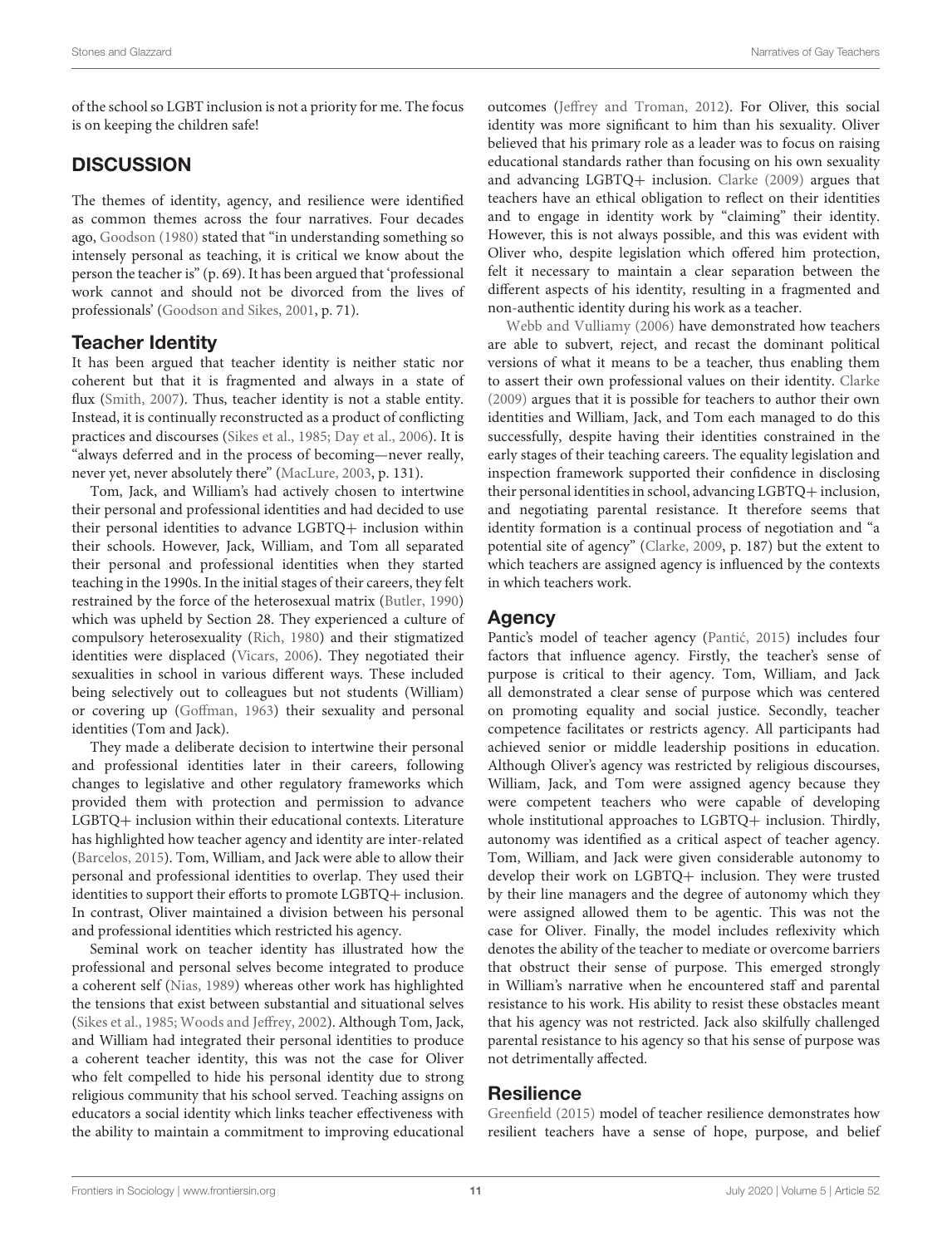in themselves as teachers (self-efficacy). These core beliefs are individual characteristics which play a critical role in resilience. The model demonstrates how resilient teachers form meaningful relationships with others within their setting and undertake actions to effect change and mediate the challenges they face. The model demonstrates how wider systemic factors also influence resilience.

Tom, Jack and William demonstrated a deep commitment to equality and social justice. This motivated them to advance LGBTQ+ inclusion within their contexts. All four participants were highly successful educators and in relatively powerful positions. Their teacher-efficacy was high, and this supported them to be resilient to the challenges they faced. Relationships with colleagues were critical to their resilience and the work they undertook (actions) within their schools was critical to sustaining their motivation. Jack and William both faced challenges from parents and William also faced challenges from other staff with strong religious views, but the protection they were provided by the [Equality Act \(2010\)](#page-12-40) and by the Office for Standards in Education Ofsted [\(2018\)](#page-13-47) Framework enabled them to be resilient to these challenges. In contrast, Oliver's resilience was detrimentally affected by the religious context of the school in which he worked.

# Minority Stress

All participants had experienced a degree of minority stress at specific points in their careers. In some cases, distal stressors were caused by the actual experience of prejudice or discrimination. Tom was bullied for being gay and experienced direct discrimination during his interviews for teaching posts. Oliver was directly asked about his sexual orientation during a teaching interview and instructed to repress it. William experienced discrimination from other staff upon his appointment and Jack had experienced prejudice from parents. All participants had experienced the pressure to negotiate their sexuality during their early teaching careers and anticipated negative reactions to disclosures of their personal identity (proximal stressors).

All participants drew on the support from family, friends, or other networks to mitigate the effects of stress. The Equality Act [\(2010\)](#page-12-40) and the Ofsted inspection framework resulted in Tom, William, and Jack feeling confident in merging their personal identities with their teacher identities. All participants had secured leadership positions in various sectors of education, and this gave them high levels of teacher efficacy which mitigated the effects of minority stress. The protection offered by the legislative context increased their resilience and reduced the effects of minority stress, with the exception of Oliver who experienced minority stress as a result of the religious context in which he worked. The positive institutional ethos and culture which Tom, Jack, and William experienced mitigated the effects of minority stress.

The findings suggest that it may be possible to adapt [Meyer](#page-13-24) [\(2003\)](#page-13-24) model of minority stress by including a wider range of coping strategies which mitigate the effects of minority stress. [Meyer \(2003\)](#page-13-24) included social support as a coping mechanism but the data suggest that legislative and other policy frameworks (for example, inspection frameworks) can increase resilience and mitigate stress. The data also suggest that high levels of self-efficacy and positive institutional cultures can also mitigate stress.

# **CONCLUSION**

The narratives demonstrate that Section 28 had a detrimental impact on the teacher agency of all participants. Consequently, in the early stages of their teaching careers, the participants were forced to conceal or negotiate their sexualities in school. The repeal of Section 28 did not immediately result in greater teacher agency, nor did it allow them to intertwine their personal and professional identities to produce a coherent teacher identity. Greater agency was assigned following the introduction of equality legislation and regulatory frameworks for school inspections. These developments supported Tom, Jack, and William to author their own identities as teachers by merging their personal and professional identities They also enabled them to stay resilient in the face of hostile reactions from parents or colleagues, either in relation to their sexuality or in relation to the work they were doing in school to promote LGBTQ+ inclusion. In contrast to the others, Oliver's account demonstrates the tensions between religion and sexuality and highlights how these tensions can constrain teacher identity, agency, and restrict resilience.

Existing literature is dominated by accounts which position queer teachers as victims. We were concerned that this locates them within a victimized framework. Although the accounts that we have presented illuminate negative experiences, the narratives are largely positive, in contrast with existing literature. There is a need to re-conceptualize queer teachers to by locating their experiences within positive narratives which re-position them as resilient, skilled professionals who are active agents with potential to contribute to the advancement of inclusion and social justice within education. The repetition of victimized accounts which dominates existing literature only presents a partial account of the experiences of queer teachers. There is a need to create stories of empowerment which highlight the contribution that queer teachers can make to inclusion and social justice rather than repeating narratives of discrimination and prejudice.

# DATA AVAILABILITY STATEMENT

The original contributions presented in the study are included in the article/supplementary material, further inquiries can be directed to the corresponding authors.

# ETHICS STATEMENT

The studies involving human participants were reviewed and approved by Leeds Trinity University Research Ethics Committee. The participants provided their written informed consent to participate in this study.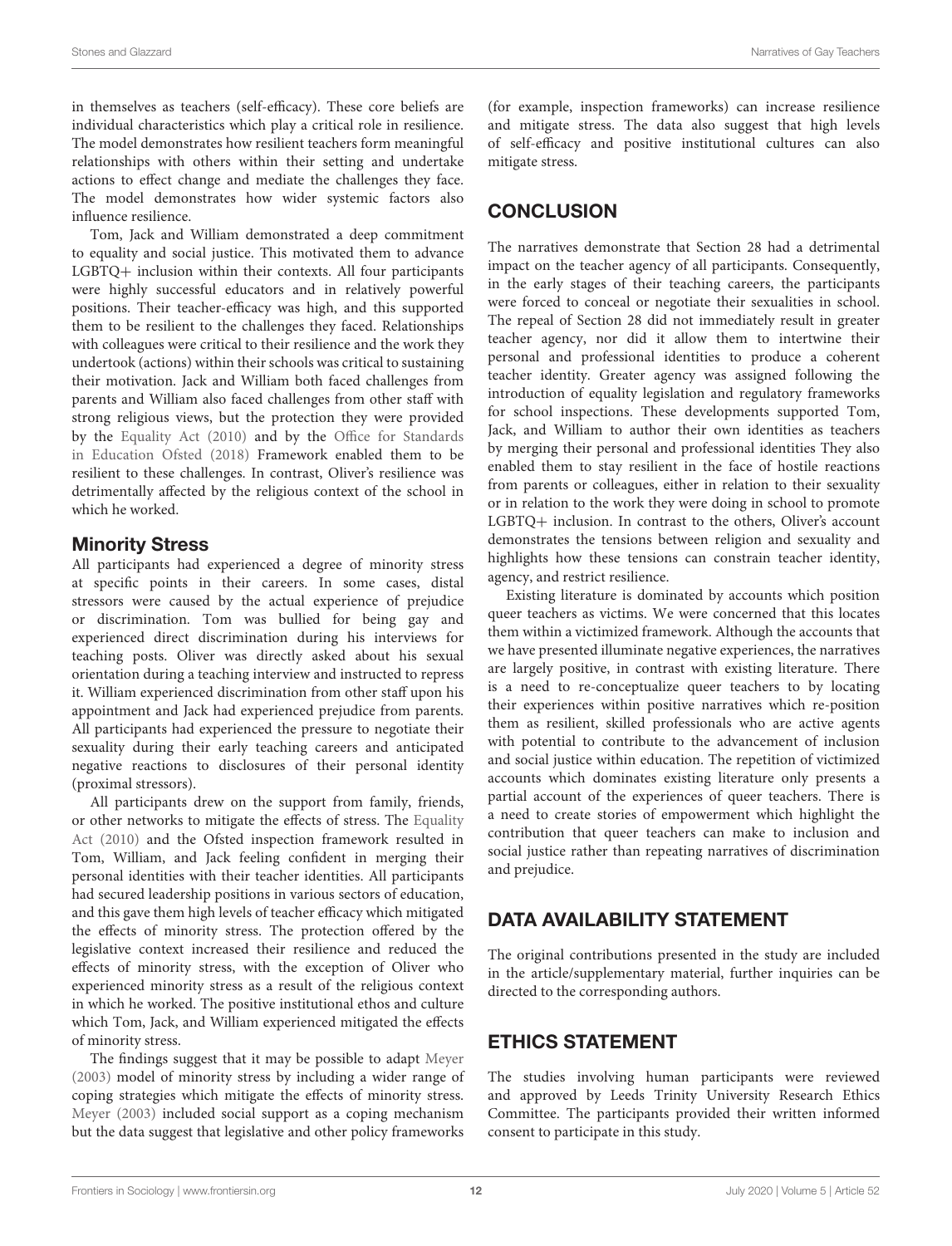# AUTHOR CONTRIBUTIONS

The authors worked together to prepare and format the study for this publication. Together, the authors approved and agreed the final draft.

# **REFERENCES**

- <span id="page-12-20"></span>Adamczyk, A., and Pitt, C. (2009). Shaping attitudes about homosexuality: the role of religion and cultural context. Soc. Sci. Res. 38, 338–351. doi: [10.1016/j.ssresearch.2009.01.002](https://doi.org/10.1016/j.ssresearch.2009.01.002)
- <span id="page-12-38"></span>Adams, T.E. (2008). A review of narrative ethics. Qualitative Inquiry. 14, 175–194. Alasuutari, P., Bickman, L., and Brannen, J. (2008). The SAGE Handbook of Social
- <span id="page-12-37"></span>Research Methods. London: Sage. doi: [10.4135/9781446212165](https://doi.org/10.4135/9781446212165)
- <span id="page-12-19"></span>Amoah, P., and Gyasi, R. (2016). Social institutions and same-sex sexuality: attitudes, perceptions and prospective rights and freedoms for nonheterosexuals. Cogent Soc. Sci. 2, 1–12. doi: [10.1080/23311886.2016.1198219](https://doi.org/10.1080/23311886.2016.1198219)
- <span id="page-12-25"></span>Baams, L., Grossman, A. H., and Russell, S. T. (2015). Minority stress and mechanisms of risk for depression and suicidal ideation among lesbian, gay, and bisexual youth. Dev. Psychol. 51, 688–696. doi: [10.1037/a0038994](https://doi.org/10.1037/a0038994)
- <span id="page-12-23"></span>Bachmann, C., and Gooch, B. (2017), LGBT in Britain Health Report. Available online at: [https://www.stonewall.org.uk/sites/default/files/lgbt\\_in\\_](https://www.stonewall.org.uk/sites/default/files/lgbt_in_britain_health.pdf) [britain\\_health.pdf](https://www.stonewall.org.uk/sites/default/files/lgbt_in_britain_health.pdf) (accessed January 04, 2019).
- <span id="page-12-28"></span>Bandura, A. (2000). "Self-efficacy: the foundation of agency," in Control of Human Behaviour, Mental Processes, and Consciousness, eds. W. Perrig, and A. Grob (Mahwah: Lawrence Erlbaum Associates), 17–34.
- <span id="page-12-29"></span>Bandura, A. (2001). Social cognitive theory: an agentic perspective. Annu. Rev. Psychol. 52, 1–26. doi: [10.1146/annurev.psych.52.1.1](https://doi.org/10.1146/annurev.psych.52.1.1)
- <span id="page-12-43"></span>Barcelos, A. M. F. (2015). "Student teachers' beliefs and motivation, and the shaping of their professional identities," in Beliefs, Agency and Identity in Foreign Language Learning and Teaching, eds. P. Kalaja, A. M. F. Barcelos, M. Aro, and M. Ruohotie-Lyhty (London: Palgrave Macmillan), 71–96. doi: [10.1057/9781137425959\\_5](https://doi.org/10.1057/9781137425959_5)
- <span id="page-12-36"></span>Berger, R. (2013). Now I see it, now I don't: researcher's position and reflexivity in qualitative research. Qual. Res. 5, 1–16. doi: [10.1177/1468794112468475](https://doi.org/10.1177/1468794112468475)
- <span id="page-12-14"></span>Berry, K. (2018). Wicked problems forum: freedom of speech at colleges and universities. Commun. Educ. [67, 502–531. doi: 10.1080/03634523.2018.15](https://doi.org/10.1080/03634523.2018.1506137) 06137
- <span id="page-12-39"></span>Braun, V., and Clarke, V. (2006). Using thematic analysis in psychology. Qual. Res. Psychol. 3, 77–101. doi: [10.1191/1478088706qp063oa](https://doi.org/10.1191/1478088706qp063oa)
- <span id="page-12-10"></span>Bryan, A., and Maycock, P. (2017). Supporting LGBT Lives? Complicating the suicide consensus in LGBT mental health research. Sexualities 20, 65–85. doi: [10.1177/1363460716648099](https://doi.org/10.1177/1363460716648099)
- <span id="page-12-3"></span>Burridge, J. (2004). I am not homophobic but disclaiming in discourse resisting repeal of section 28. Sexualities [7, 327–344. doi: 10.1177/13634607040](https://doi.org/10.1177/1363460704044804) 44804
- <span id="page-12-4"></span>Buston, K., and Hart, G. (2001). Heterosexism and homophobia in Scottish school sex education: exploring the nature of the problem. J. Adolesc. 24, 95–109. doi: [10.1006/jado.2000.0366](https://doi.org/10.1006/jado.2000.0366)
- <span id="page-12-42"></span>Butler, J. (1990). Gender Trouble: Feminism and the Subversion of Identity. London: Routledge.
- <span id="page-12-32"></span>Clarke, M. (2009). The ethico-politics of teacher identity. Educ. Philos. Theory 41, 185–200. doi: [10.1111/j.1469-5812.2008.00420.x](https://doi.org/10.1111/j.1469-5812.2008.00420.x)
- <span id="page-12-24"></span>Cohen, S. (2004). Social relationships and health. Am. Psychol. 11, 676–684. doi: [10.1037/0003-066X.59.8.676](https://doi.org/10.1037/0003-066X.59.8.676)
- <span id="page-12-8"></span>Cooper, L. (2008). On the other side: supporting sexual minority students. Br. J. Guid. Counsell. 36, 425–440. doi: [10.1080/03069880802364577](https://doi.org/10.1080/03069880802364577)
- <span id="page-12-31"></span>Day, C., Kington, A., Stobart, G., and Sammons, P. (2006). The personal and professional selves of teachers: stable and unstable identities. Br. Educ. Res. J. 32, 601–616. doi: [10.1080/01411920600775316](https://doi.org/10.1080/01411920600775316)
- <span id="page-12-21"></span>DeLeon, M. J., and Brunner, C. C. (2013). Cycles of fear: a model of lesbian and gay educational leaders' lived experiences. Educ. Adm. Q. 49, 161–203. doi: [10.1177/0013161X12459482](https://doi.org/10.1177/0013161X12459482)

# ACKNOWLEDGMENTS

The authors extend their appreciation to the participants for providing their consent to publish this study.

- <span id="page-12-16"></span>DePalma, R., and Jennett, M. (2010). Homophobia, transphobia and culture: deconstructing heteronormativity in english primary schools. Intercult. Educ. 21, 15–26. doi: [10.1080/14675980903491858](https://doi.org/10.1080/14675980903491858)
- <span id="page-12-33"></span>Devís-Devís, J., Pereira-García, S., López-Cañada, E., Pérez-Samaniego, V., and Fuentes-Miguel, J. (2017). Looking back into trans persons' experiences in heteronormative secondary physical education contexts. J. Phys. Educ. Sport Pedagogy 23, 103–116. doi: [10.1080/17408989.2017.1341477](https://doi.org/10.1080/17408989.2017.1341477)
- <span id="page-12-1"></span>Edwards, L., Brown, D., and Smith, L. (2016). We are getting there slowly: lesbian teacher experiences in the post-Section 28 environment. Sport Educ. Soc. 21, 299–318. doi: [10.1080/13573322.2014.935317](https://doi.org/10.1080/13573322.2014.935317)
- <span id="page-12-11"></span>Eliason, M. (2010). Introduction to special issue on suicide, mental health, and youth development. J. Homosex. 58, 4–9. doi: [10.1080/00918369.2011.533622](https://doi.org/10.1080/00918369.2011.533622)
- <span id="page-12-7"></span>Ellis, V. (2007). Sexualities and schooling in England after section 28: measuring and managing "At-Risk" identities. J. Gay Lesbian Issues Educ. 4, 13–30. doi: [10.1300/J367v04n03\\_03](https://doi.org/10.1300/J367v04n03_03)
- <span id="page-12-2"></span>Epstein, D. (2000). Sexualities and education: catch 28. Sexualities 3, 387–394. doi: [10.1177/136346000003004001](https://doi.org/10.1177/136346000003004001)
- <span id="page-12-18"></span>Epstein, D., and Johnson, R. (1994). On the Straight and Narrow: The Heterosexual Presumption, Homophobias and Schools. Buckingham: Open University Press.
- <span id="page-12-5"></span>Epstein, D., O'Flynn, S., and Telford, D. (2003). Silenced Sexualities in Schools and Universities. Trentham: Stoke on Trent.
- <span id="page-12-40"></span>Equality Act. (2010). Protected Characteristics. Available online at: [https://www.](https://www.legislation.gov.uk/ukpga/2010/15/pdfs/ukpga_20100015_en.pdf) [legislation.gov.uk/ukpga/2010/15/pdfs/ukpga\\_20100015\\_en.pdf](https://www.legislation.gov.uk/ukpga/2010/15/pdfs/ukpga_20100015_en.pdf) (accessed December 25, 2018).
- <span id="page-12-22"></span>Ferfolja, T. (2008). Institutional silence: experiences of Australian lesbian teachers working in catholic high schools. J. Gay Lesbian Issues Educ. 2, 51–66. doi: [10.1300/J367v02n03\\_05](https://doi.org/10.1300/J367v02n03_05)
- <span id="page-12-17"></span>Ferfolja, T., and Hopkins, L. (2013). The complexities of workplace experience for lesbian and gay teachers. Crit. Stud. Educ. 54, 311–324. doi: [10.1080/17508487.2013.794743](https://doi.org/10.1080/17508487.2013.794743)

<span id="page-12-6"></span>Foucault, M. (1978), The History of Sexuality. Paris: Gallimard.

- <span id="page-12-15"></span>Francis, D., and Reygan, F. (2016). Let's see it if won't go away by itself. Educ. Change 20, 180–201. doi: [10.17159/1947-9417/2016/1124](https://doi.org/10.17159/1947-9417/2016/1124)
- <span id="page-12-27"></span>Gayton, S., and Lovell, G. (2012). Resilience in ambulance service paramedics and its relationships with well-being and general health. Traumatology 18, 58–64. doi: [10.1177/1534765610396727](https://doi.org/10.1177/1534765610396727)
- <span id="page-12-30"></span>Goffman, E. (1963), Stigma: Notes on the Management of Spoiled Identity. New York, NY: Simon & Schuster.
- <span id="page-12-41"></span>Goodson, I. (1980). Life history study and the study of schooling. Interchange 11, 62–76. doi: [10.1007/BF01810006](https://doi.org/10.1007/BF01810006)
- <span id="page-12-34"></span>Goodson, I. (1992). Studying Teachers' Lives. London: Routledge. doi: [10.4324/9780203415177](https://doi.org/10.4324/9780203415177)
- <span id="page-12-35"></span>Goodson, I., and Sikes, P. (2001). Life History Research in Educational Settings. Maidenhead: Open University Press.
- <span id="page-12-13"></span>Grace, A. B., and Benson, F. J. (2000). Using autobiographical queer life narratives of teachers to connect personal, political and pedagogical spaces. Int. J. Inclusive Educ. 4, 89–109. doi: [10.1080/136031100284830](https://doi.org/10.1080/136031100284830)
- <span id="page-12-12"></span>Gray, E. (2013). Coming out as a lesbian, gay or bisexual teacher: negotiating private and professional worlds. Sex. Soc. Learn. 13, 702–714. doi: [10.1080/14681811.2013.807789](https://doi.org/10.1080/14681811.2013.807789)
- <span id="page-12-9"></span>Gray, E., Harris, A., and Jones, T. (2016). Australian LGBTQ teachers, exclusionary spaces and points of interruption. Sexualities 19, 286–303. doi: [10.1177/1363460715583602](https://doi.org/10.1177/1363460715583602)
- <span id="page-12-26"></span>Greenfield, B. (2015). How can teacher resilience be protected and promoted? Educ. Child Psychol. 32, 52–68.
- <span id="page-12-0"></span>Greenland, K., and Nunney, R. (2008). The repeal of Section 28: it ain't over 'til it's over. Pastor. Care Educ. 26, 243–251. doi: [10.1080/02643940802472171](https://doi.org/10.1080/02643940802472171)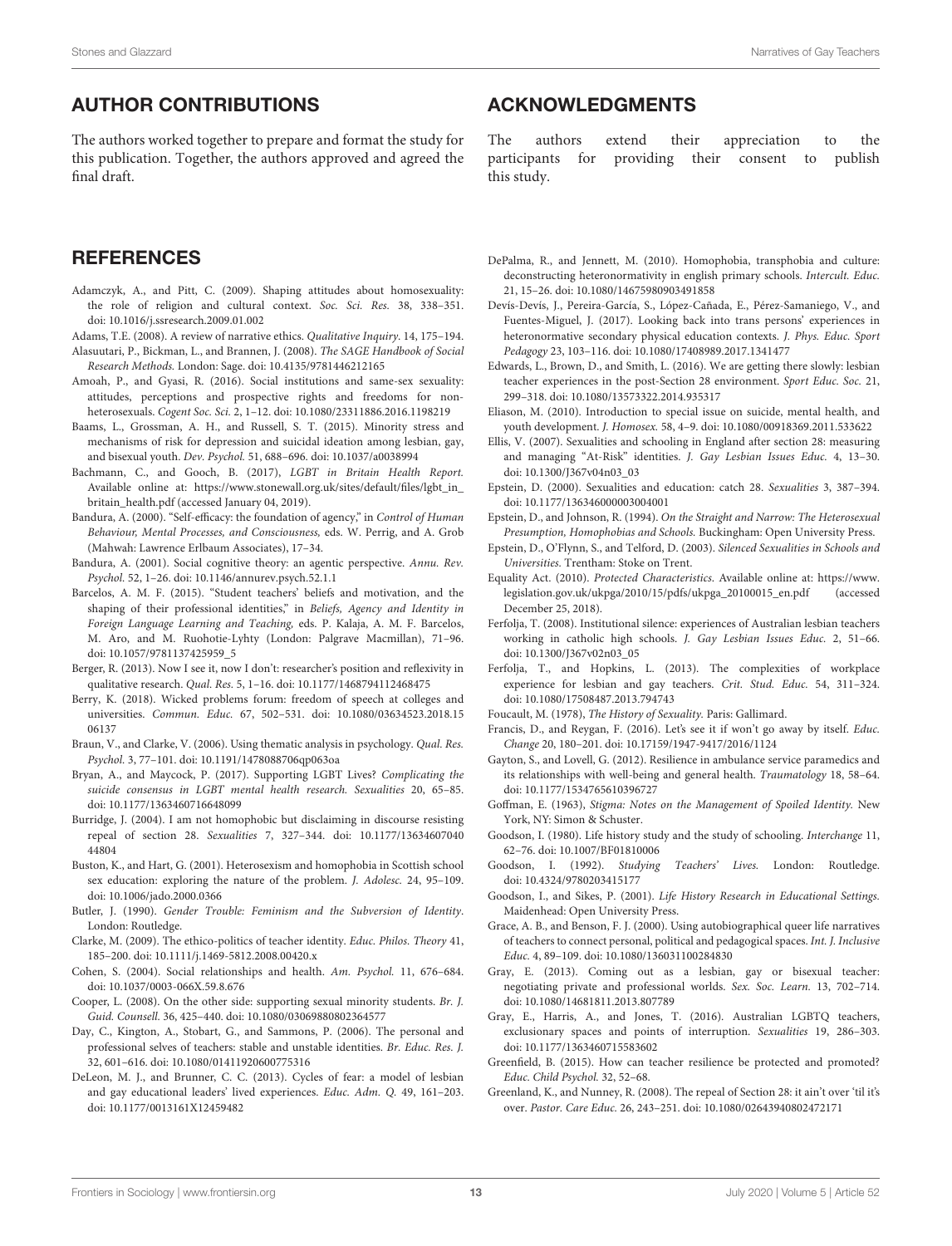- <span id="page-13-19"></span>Hardie, A. (2012). Lesbian teachers and students: issues and dilemmas of being 'out' in primary school. Sex Educ. 12, 273–282. doi: [10.1080/14681811.2011.615595](https://doi.org/10.1080/14681811.2011.615595)
- <span id="page-13-36"></span>Hartley, M. T. (2011). Examining the relationships between resilience, mental health, and academic persistence in undergraduate college students. J. Am. Coll. Health [58, 596–604. doi: 10.1080/07448481.2010.](https://doi.org/10.1080/07448481.2010.515632) 515632
- <span id="page-13-26"></span>Herek, G. M. (2009). "Sexual stigma and sexual prejudice in the United States: a conceptual framework," in Contemporary Perspectives on Lesbian, Gay, and Bisexual Identities, ed. D. A. Pope (New York, NY: Springer), 65–111. doi: [10.1007/978-0-387-09556-1\\_4](https://doi.org/10.1007/978-0-387-09556-1_4)
- <span id="page-13-25"></span>Herek, G. M., Cogan, J. C., Gillis, J. R., and Glunt, E. K. (1998). Correlates of internalized homophobia in a community sample of lesbians and gay men. J. Gay Lesbian Med. Assoc. 2, 17–25.
- <span id="page-13-21"></span>Jackson, J. (2007), Unmasking Identities: An Exploration of the Lives of Gay and Lesbian Teachers. London: Lexington Books.
- <span id="page-13-37"></span>Jameson, P. (2014). The effects of a hardiness educational intervention on hardiness and perceived stress of junior baccalaureate nursing students. Nurse Educ. Today 34, 603–607. doi: [10.1016/j.nedt.2013.06.019](https://doi.org/10.1016/j.nedt.2013.06.019)
- <span id="page-13-46"></span>Jeffrey, B., and Troman, G. (2012). "The construction of performative identities." in Performativity in UK Education: Ethnographic cases of its Effects, Agency and Reconstructions, eds. B. Jeffrey, and G. Troman (Stroud: E and E Publishing), 87–108.
- <span id="page-13-29"></span>Jindal-Snape, D. (2016), A-Z of Transitions. London: Palgrave. doi: [10.1057/978-1-137-52827-8](https://doi.org/10.1057/978-1-137-52827-8)
- <span id="page-13-18"></span>King, E. B., Reilly, C., and Hebl, M. (2008). The best of times, the worst of times: exploring dual perspectives of "coming out" in the workplace. Group Organ. Manag. 33, 566–601. doi: [10.1177/1059601108321834](https://doi.org/10.1177/1059601108321834)
- <span id="page-13-15"></span>Kjaran, J., and Kristinsdóttir, G. (2015). Schooling sexualities and gendered bodies. experiences of LGBT students in Icelandic upper secondary schools. Int. J. Incl. Educ. 19, 978–993. doi: [10.1080/13603116.2015.1019375](https://doi.org/10.1080/13603116.2015.1019375)
- <span id="page-13-16"></span>Lineback, S., Allender, M., Gaines, R., and McCarthy, C. (2016). They think i am a pervert: a qualitative analysis of lesbian and gay teachers' experiences with stress at school. J. Am. Educ. Stud. Assoc. 52, 592–613. doi: [10.1080/00131946.2016.1231681](https://doi.org/10.1080/00131946.2016.1231681)
- <span id="page-13-0"></span>Local Government Act (1988). Prohibition on Promoting Homosexuality by Teaching or by Publishing Material. Available online at [https://www.legislation.](https://www.legislation.gov.uk/ukpga/1988/9/pdfs/ukpga_19880009_en.pdf) [gov.uk/ukpga/1988/9/pdfs/ukpga\\_19880009\\_en.pdf](https://www.legislation.gov.uk/ukpga/1988/9/pdfs/ukpga_19880009_en.pdf) (accessed December 16, 2018).
- <span id="page-13-14"></span>Lundin, M. (2015). Homo- and bisexual teachers' ways of relating to the heteronorm. Int. J. Educ. Res. 75, 67–75. doi: [10.1016/j.ijer.2015.11.005](https://doi.org/10.1016/j.ijer.2015.11.005)
- <span id="page-13-31"></span>Luthar, S. S. (2006). "Resilience in development: a synthesis of research across five decades," in Development Psychopathology. Risk, Disorder and Adaptation, eds. D. Cicchetti, and D. J. Cohen (Hoboken, NJ: Wiley), 739–795. doi: [10.1002/9780470939406.ch20](https://doi.org/10.1002/9780470939406.ch20)
- <span id="page-13-8"></span>Lynn, M. (2002). Critical race theory and the perspectives of black men teachers in the los angeles public schools. Equity Excellence Educ. 35, 119–130. doi: [10.1080/713845287](https://doi.org/10.1080/713845287)
- <span id="page-13-41"></span>Lytle, M., Vaughan, M., Rodriguez, E., and Shmerler, D. (2014). Working with LGBT individuals: incorporating positive psychology into training and practice. Psychol. Sex. Orientation Gender Divers. 1, 335–347. doi: [10.1037/sgd0000064](https://doi.org/10.1037/sgd0000064)
- <span id="page-13-40"></span>MacLure, M. (2003). Discourse in Educational and Social Research. Buckingham: Open University Press.
- <span id="page-13-20"></span>Marris, S., and Staton, R. (2016). Negotiating difficult decisions: coming out versus passing in the workplace. J. LGBT Issues Counsel. 10, 40–54. doi: [10.1080/15538605.2015.1138097](https://doi.org/10.1080/15538605.2015.1138097)
- <span id="page-13-30"></span>Masten, A., and Garmezy, N. (1985). "Risk, vulnerability, and protective factors in developmental psychopathology," in Advances in Clinical Child Psychology, eds. B. B. Lahey, and A. E. Kazdin (New York, NY: Plenum Press), 1–52. doi: [10.1007/978-1-4613-9820-2\\_1](https://doi.org/10.1007/978-1-4613-9820-2_1)
- <span id="page-13-22"></span>Mayo, J. B. (2008). Gay teachers' negotiated interactions with their students and (straight) colleagues. High. Sch. J. 92, 1–10. doi: [10.1353/hsj.0.0007](https://doi.org/10.1353/hsj.0.0007)
- <span id="page-13-4"></span>Mayock, P., Bryan, A., Carr, N., and Kitching, K. (2009), Supporting LGBT Lives. Available online at: [http://lgbt.ie/wp-content/uploads/2018/06/attachment\\_](http://lgbt.ie/wp-content/uploads/2018/06/attachment_233_Supporting_LGBT_Lives_Key_Findings_Report_Card.pdf) [233\\_Supporting\\_LGBT\\_Lives\\_Key\\_Findings\\_Report\\_Card.pdf](http://lgbt.ie/wp-content/uploads/2018/06/attachment_233_Supporting_LGBT_Lives_Key_Findings_Report_Card.pdf) (accessed November 27, 2018).
- <span id="page-13-33"></span>McIntosh, E., and Shaw, J. (2017). Student Resilience: Exploring the Positive Case for Resilience. Bristol: Unite Students.
- <span id="page-13-24"></span>Meyer, I. H. (2003). Prejudice, social stress, and mental health in lesbian, gay and bisexual populations: conceptual issues and research evidence. Psychol. Bullet. 129, 674–697. doi: [10.1037/0033-2909.129.5.674](https://doi.org/10.1037/0033-2909.129.5.674)
- <span id="page-13-28"></span>Meyer, I. H. (2015). Resilience in the study of minority stress and health of sexual and gender minorities. Psychol. Sex. Orientation Gend. Divers 2, 209–213. doi: [10.1037/sgd0000132](https://doi.org/10.1037/sgd0000132)
- <span id="page-13-11"></span>Minikel-Lacocque, J. (2013). Racism, college, and the power of words: racial microaggressions reconsidered. Am. Educ. Res. J. 50, 432–465. doi: [10.3102/0002831212468048](https://doi.org/10.3102/0002831212468048)
- <span id="page-13-10"></span>Nadal, K. L. (2008). Preventing racial, ethnic, gender, sexual minority, disability, and religious microaggressions. Prev. Counsel. Psychol. Theory Res. Pract. Train. 2, 22–27.
- <span id="page-13-9"></span>Nadal, K. L., Issa, A. M., Leon, J., Meterko, V., Wideman, M., and Wong, Y. (2011). Sexual orientation microaggressions: 'death by a thousand cuts' for lesbian, gay, and bisexual youth. J. LGBT Youth 8, 234–259. doi: [10.1080/19361653.2011.584204](https://doi.org/10.1080/19361653.2011.584204)
- <span id="page-13-2"></span>Neary, A. (2013). Lesbian and gay teachers' experiences of 'coming out' in Irish schools. Br. J Sociol. Educ. 34, 583–602. doi: [10.1080/01425692.2012.722281](https://doi.org/10.1080/01425692.2012.722281)
- <span id="page-13-39"></span>Nias, J. (1989). Primary Teachers Talking. London: Routledge & Kegan Paul.
- <span id="page-13-1"></span>Nixon, D., and Givens, N. (2007). An epitaph to section 28? Telling tales out of school about changes and challenges to discourses of sexuality. Int. J. Qual. Stud. Educ. 20, 449–471. doi: [10.1080/09518390601176564](https://doi.org/10.1080/09518390601176564)
- <span id="page-13-47"></span>Office for Standards in Education Ofsted (2018). School Inspection Handbook. Available online at: [https://assets.publishing.service.gov.uk/government/](https://assets.publishing.service.gov.uk/government/uploads/system/uploads/attachment_data/file/730127/School_inspection_handbook_section_5_270718.pdf) [uploads/system/uploads/attachment\\_data/file/730127/School\\_inspection\\_](https://assets.publishing.service.gov.uk/government/uploads/system/uploads/attachment_data/file/730127/School_inspection_handbook_section_5_270718.pdf) [handbook\\_section\\_5\\_270718.pdf](https://assets.publishing.service.gov.uk/government/uploads/system/uploads/attachment_data/file/730127/School_inspection_handbook_section_5_270718.pdf) (accessed December 26, 2018).
- <span id="page-13-38"></span>Pantić, N. (2015). A model for study of teacher agency for social justice. Teach. Teach. 21, 759–778. doi: [10.1080/13540602.2015.1044332](https://doi.org/10.1080/13540602.2015.1044332)
- <span id="page-13-42"></span>Pawelski, J. (2016). Defining the 'positive' in positive psychology: part I. a descriptive analysis. J. Positive Psychol. 11, 339-356. doi: [10.1080/17439760.2015.1137627](https://doi.org/10.1080/17439760.2015.1137627)
- <span id="page-13-12"></span>Piper, H., and Sikes, P. (2010). All teachers are vulnerable but especially gay teachers: using composite fictions to protect research participants in pupil-teacher sex-related research. Qual. Inq. 16, 566–574. doi: [10.1177/1077800410371923](https://doi.org/10.1177/1077800410371923)
- <span id="page-13-17"></span>Po-Han, L. (2016). LGBT rights versus Asian values: de/re-constructing the universality of human rights. Int. J. Hum. Rights 20, 978–992. doi: [10.1080/13642987.2016.1192537](https://doi.org/10.1080/13642987.2016.1192537)
- <span id="page-13-23"></span>Puar, J. (2013). Rethinking homonationalism. Int. J. Middle East Stud. 45, 336–339. doi: [10.1017/S002074381300007X](https://doi.org/10.1017/S002074381300007X)
- <span id="page-13-3"></span>Quinlivan, K. (2002). Whose problem is this? Queerying the framing of lesbian and gay secondary school students within "at risk" discourses. J. Gay Lesbian Soc. Serv. 14, 17–31. doi: [10.1300/J041v14n02\\_02](https://doi.org/10.1300/J041v14n02_02)
- <span id="page-13-6"></span>Reimers, E. (2017). Homonationalism in teacher education – productions of schools as heteronormative national places. J. Irish Educ. Stud. 36, 91–105. doi: [10.1080/03323315.2017.1289703](https://doi.org/10.1080/03323315.2017.1289703)
- <span id="page-13-35"></span>Reyes, A. T., Andrusyszyn, M. A., Iwaaiw, C., Forchuk, C., and Babenko-Mould, Y. (2015). Resilience in nursing education: an integrative review. J. Nurs. Educ. 54, 438–444. doi: [10.3928/01484834-20150717-03](https://doi.org/10.3928/01484834-20150717-03)
- <span id="page-13-45"></span>Rich, A. (1980). Compulsory heterosexuality and lesbian existence. Women: Sex Sexual. 5, 631–660. doi: [10.1086/493756](https://doi.org/10.1086/493756)
- <span id="page-13-44"></span>Richardson, L. (1990). Narrative and sociology. J. Contemp. Ethnogr. 19, 116–135. doi: [10.1177/089124190019001006](https://doi.org/10.1177/089124190019001006)
- <span id="page-13-43"></span>Riessman, C. (2008). Narrative Methods for the Human Sciences. London: Sage.
- <span id="page-13-32"></span>Roffey, S. (2017). Ordinary magic needs ordinary magicians: the power and practice of positive relationships for building youth resilience and wellbeing. Kogn. Pædagogik 103, 38–57.
- <span id="page-13-7"></span>Røthing, A. (2008). Homotolerance and heteronormativity in Norwegian classrooms. Gend. Educ. 20, 253–266. doi: [10.1080/09540250802000405](https://doi.org/10.1080/09540250802000405)
- <span id="page-13-13"></span>Rudoe, N. (2010). Lesbian teachers' identity, power and the public/private boundary. Sex Educ. 10, 23–36. doi: [10.1080/14681810903491347](https://doi.org/10.1080/14681810903491347)
- <span id="page-13-5"></span>Russell, V. (2010). Queer teachers' ethical dilemmas regarding queer youth. J. Teach. Educ. 21, 143–156. doi: [10.1080/10476211003735427](https://doi.org/10.1080/10476211003735427)
- <span id="page-13-34"></span>Sanderson, B., and Brewer, M. (2017). What do we know about student resilience in health professional education? A scoping review of the literature. Nurse Educ. Today 58, 65–71. doi: [10.1016/j.nedt.2017.07.018](https://doi.org/10.1016/j.nedt.2017.07.018)
- <span id="page-13-27"></span>Shechner, T., Slone, M., Meir, Y., and Kalish, Y. (2010). Relations between social support and psychological and parental distress for lesbian, single heterosexual